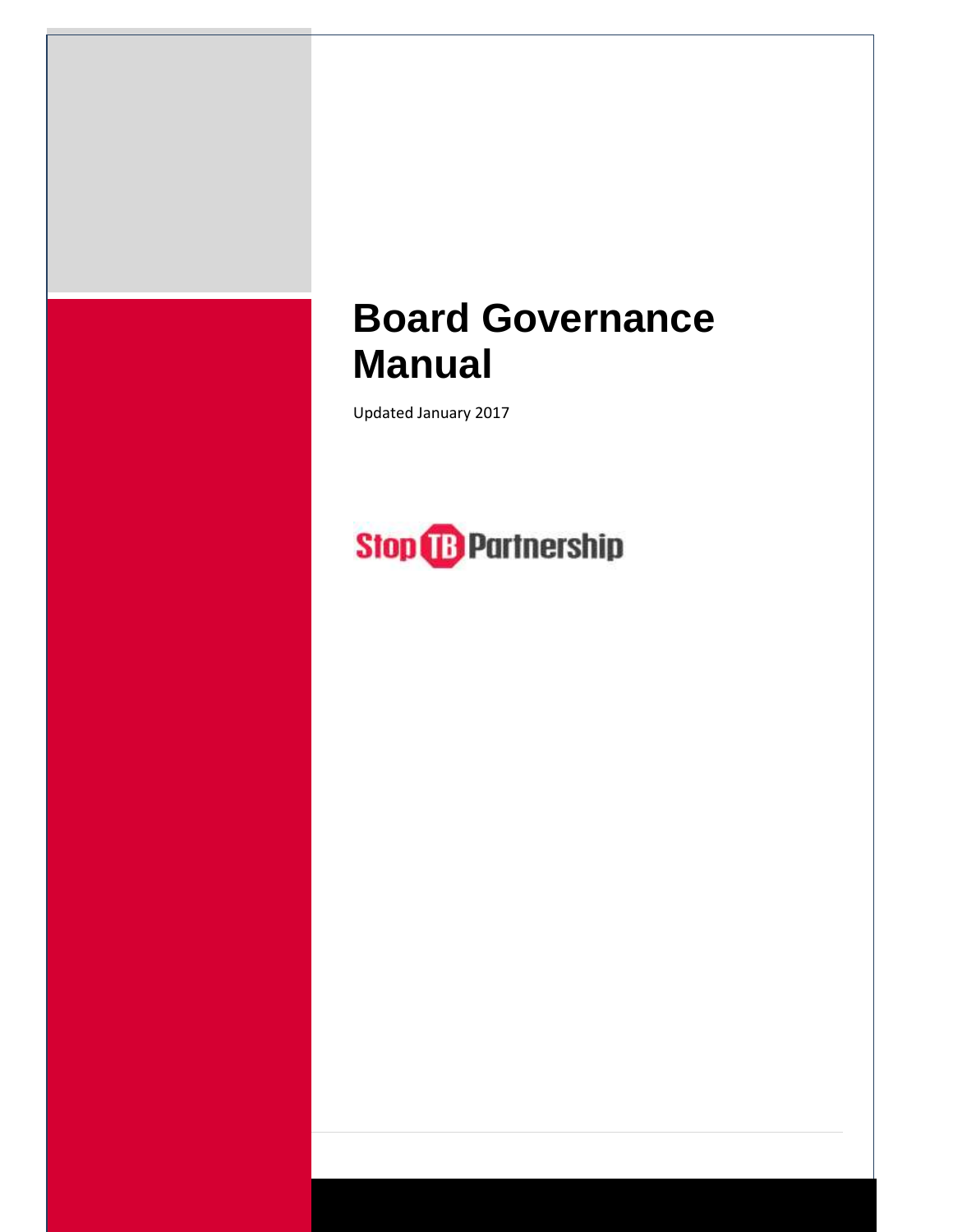# **Contents**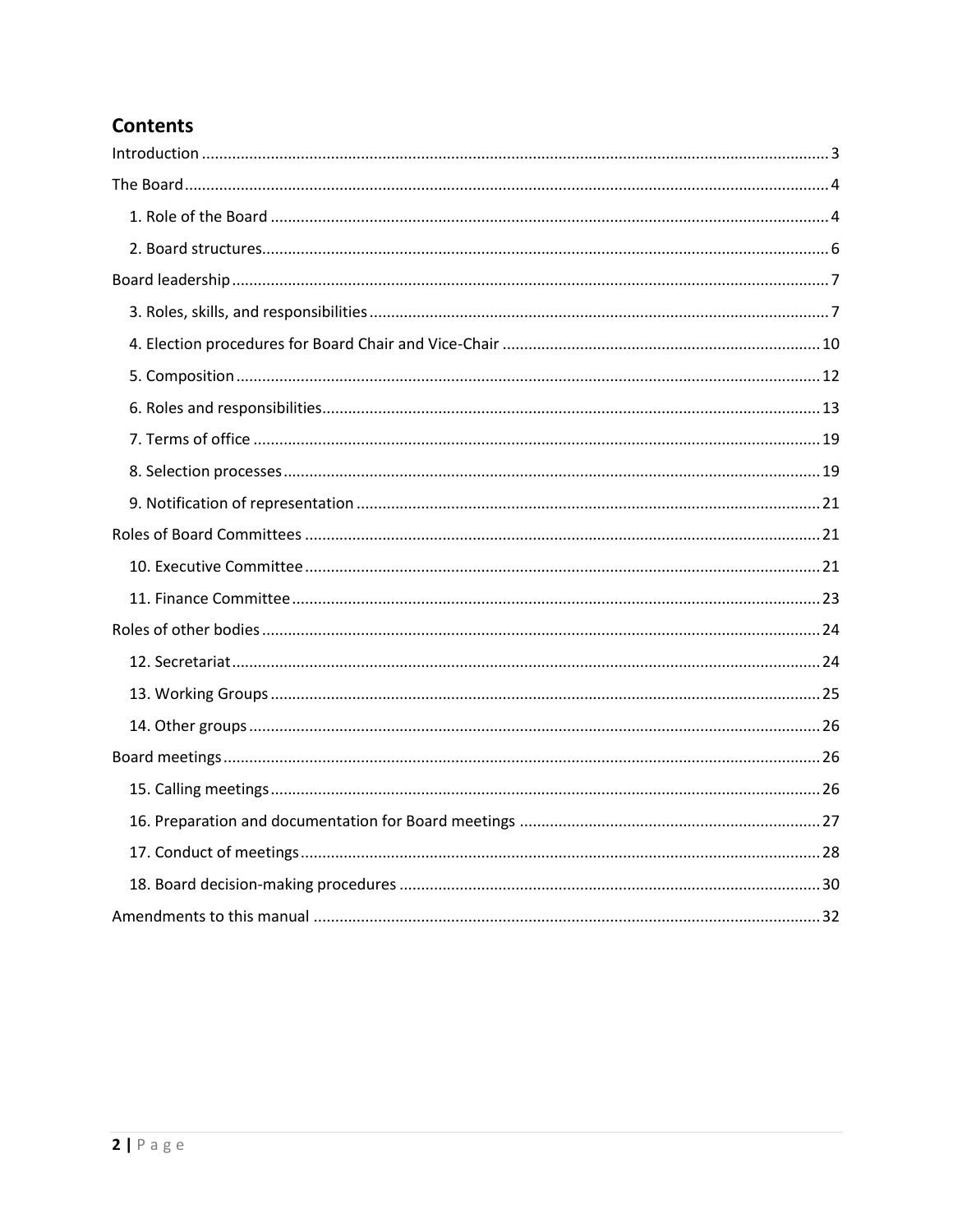# <span id="page-2-0"></span>**Introduction**

The Stop TB Partnership is recognized as a unique international body with the power to align actors all over the world in the fight against tuberculosis (TB). It is a public-private partnership that is governed by a Coordinating Board that is comprised of constituencies representing the diversity of stakeholders engaged in TB.

The purpose of this governance manual is to outline the role and structure of the Stop TB Partnership Coordinating Board and the rules and procedures that guide the operations of the Board. This includes: criteria and election procedures for board leadership and membership; the roles and composition of the standing committees, Secretariat, and Working Groups; board meeting preparation and decisionmaking; and conflicts of interest.

# **Overview of the Stop TB Partnership**

In the late 1990s, there was rising concern worldwide about a dramatic upsurge of the global TB pandemic. In response to those concerns, the Stop TB Initiative was established following the meeting of the first Ad-hoc Committee on the Tuberculosis Epidemic held in London in March 1998.

In March 2000, the Stop TB Initiative produced the Amsterdam Declaration to Stop TB, which called for action from ministerial delegations of 20 countries with the highest burden of TB. That same year, the World Health Assembly (WHA) of the World Health Organization (WHO) endorsed the establishment of a Global Partnership to Stop TB and two targets to achieve by 2005: to diagnose 70% of all people with infectious TB and to cure 85% of those diagnosed.

Since 2001, the Stop TB Initiative has evolved into a broad global partnership of actors involved in TB. The Stop TB Partnership today includes nearly 1000 partners in more than 100 countries, including international and technical organizations, government programs, research and funding agencies, foundations, NGOs, civil society and community groups, and the private sector. The Partnership is a unique international body with the ability to align actors all over the world in the fight against TB. The participation of a wide range of constituencies gives the Stop TB Partnership credibility and the broad expertise needed to defeat TB.

#### **Vision: Our vision is a TB-free world. Our children will see TB eliminated in their lifetime.**

#### **Mission of the Partnership**

The mission of the Stop TB Partnership is<sup>1</sup>:

- To ensure that every TB patient has access to effective diagnosis, treatment and cure.
- To stop transmission of TB.
- To reduce the inequitable social and economic toll of TB.

l

<sup>&</sup>lt;sup>1</sup> Basic Framework for the Global Partnership to Stop TB, http://www.stoptb.org/assets/documents/about/STBBasicFramework.pdf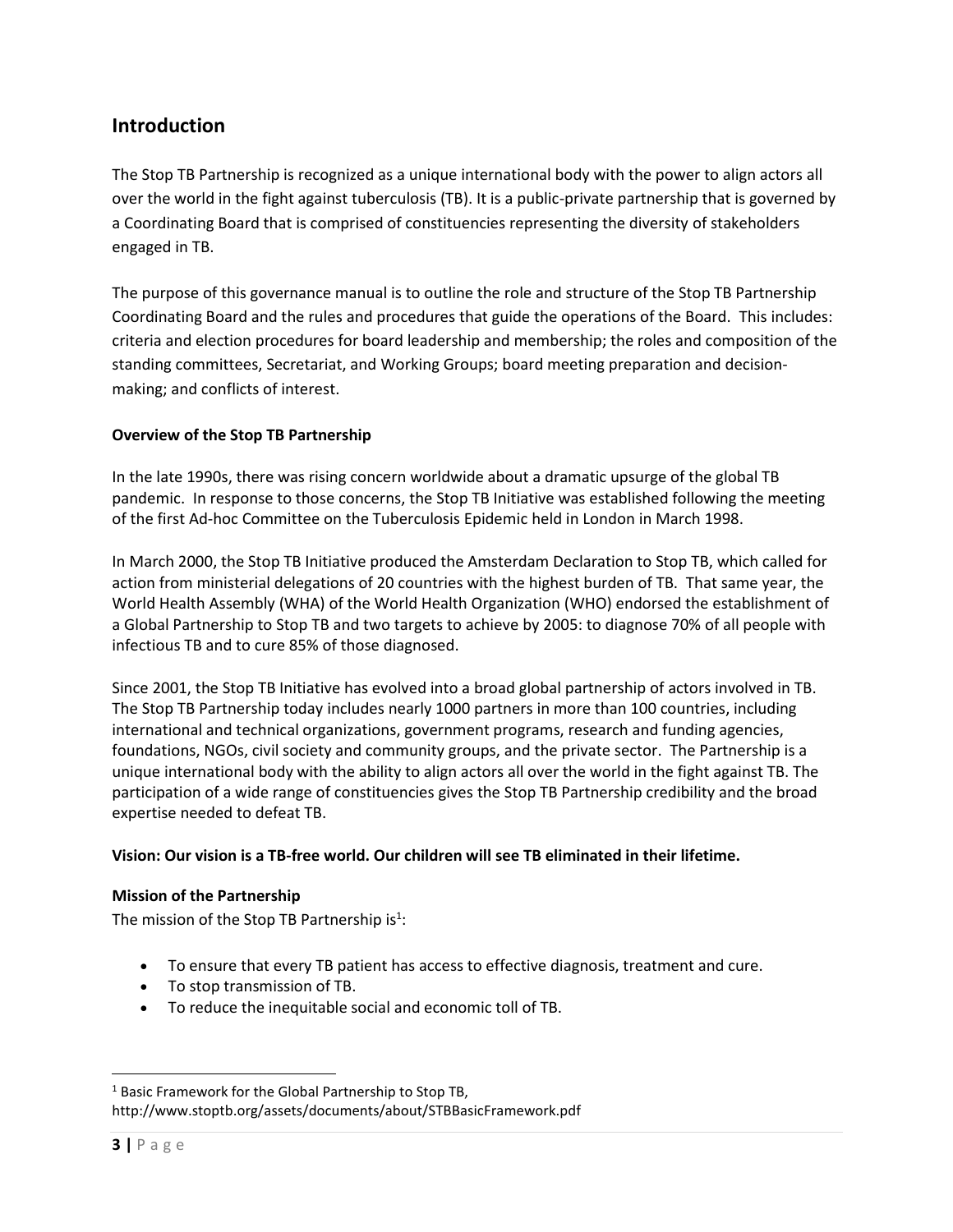To develop and implement new preventive, diagnostic and therapeutic tools and strategies to stop TB.

#### **Stop TB Partnership Structures**

The Stop TB Partnership is governed by the Coordinating Board, supported by two standing board committees, the Executive Committee and the Finance Committee.

The Stop TB Partnership Secretariat is based in Geneva and facilitates the work of the Board and overall Partnership as determined by its board approved Operational Strategy. The Secretariat is led by an Executive Secretary and is hosted by UNOPS, which provides administrative and hosting services, as it does not have its own legal status.

Stop TB Partnership Working Groups provide platforms for communication to inform and promote policies and guidelines in support of implementation of the Global Plan to Stop TB.

# <span id="page-3-0"></span>**The Board**

# <span id="page-3-1"></span>**1. Role of the Board**

**1.1** The Stop TB Partnership Board has a responsibility: a) to the global TB community to build awareness, facilitate consensus on strategy, and identify key strategic issues affecting TB; and b) to the Secretariat to set strategic direction, provide oversight and guidance, and approve budgets.

**1.2** To fulfill this dual role, the Board has the following specific responsibilities:

Strategic functions

**1.2.1** Provide overall strategic direction for the Partnership to address TB as a public health threat

**1.2.2** Approve the Global Plan to Stop TB, the Secretariat Operational Strategy, and the Secretariat budget

Performance and finance oversight functions

**1.2.3** Review the Secretariat annual budget against the Operational Strategy

**1.2.4** Monitor the performance of the Operational Strategy and work plan against a set of approved metrics

Governance functions

**1.2.5** Make recommendations regarding the recruitment of the Executive Secretary, conduct an annual performance assessment process, and if required, make recommendations to the host organization regarding the termination of the Executive Secretary's contract

**1.2.6** Establish the overall principles and direction for the governing, administrative, and advisory bodies of the Board and any additional Board structures (e.g. task-forces, subcommittees)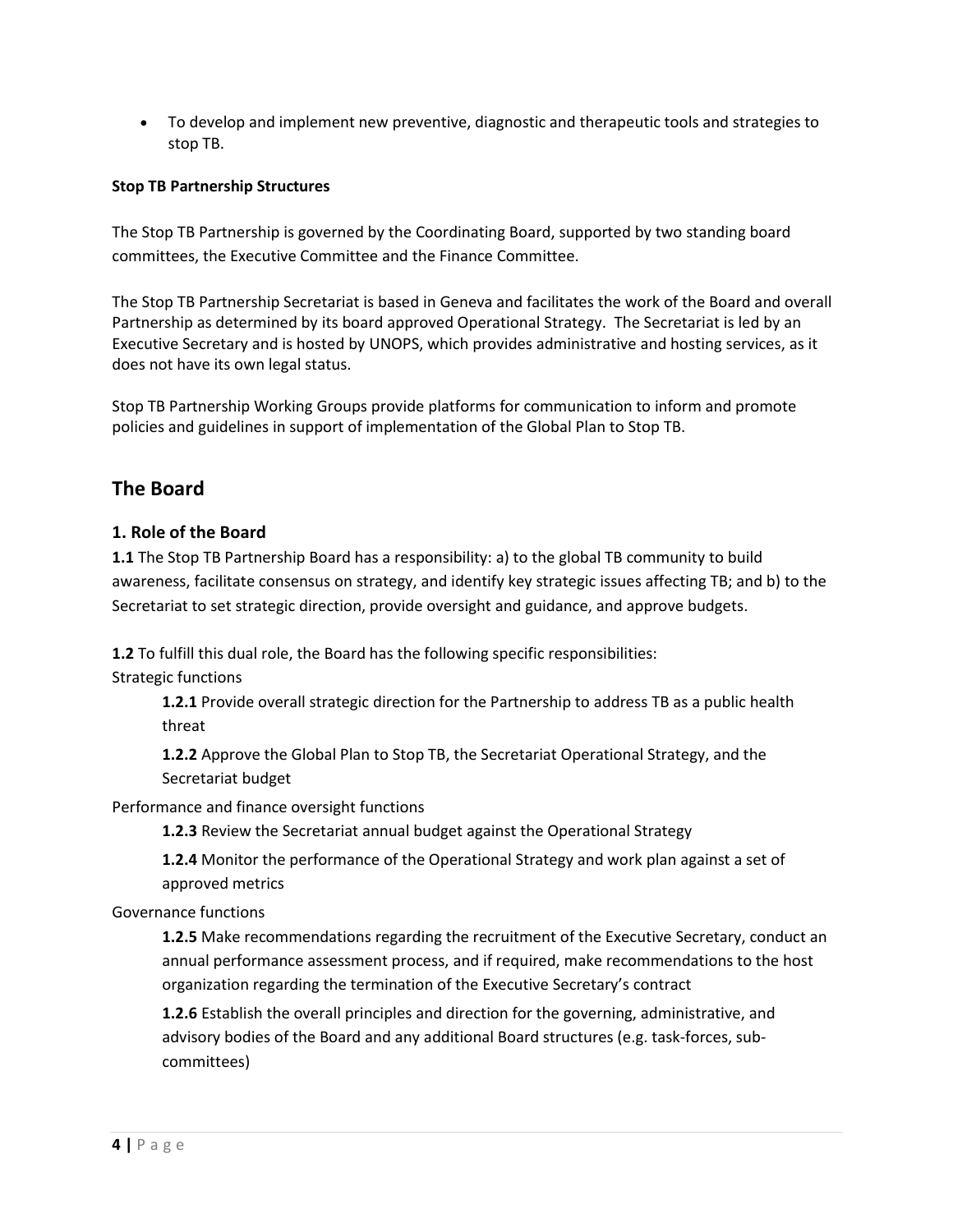**1.2.7** Elect the Board Chair, Vice-Chair, and Finance Committee Chair through transparent selection processes

**1.2.8** Oversee the effectiveness and efficiency of the governance model, including amending the composition of the Board, creating or terminating structures, and reviewing/adjusting governance policies as necessary

Risk management and oversight functions

**1.2.9** Establish and oversee the strategy for identifying and managing risks, particularly strategic, reputational, and operational risks

# External relations functions

**1.2.10** Influence other actors in the global health community to promote the TB agenda and mobilize resources for TB

<span id="page-4-0"></span>**1.2.11** Provide a platform for all TB voices to be heard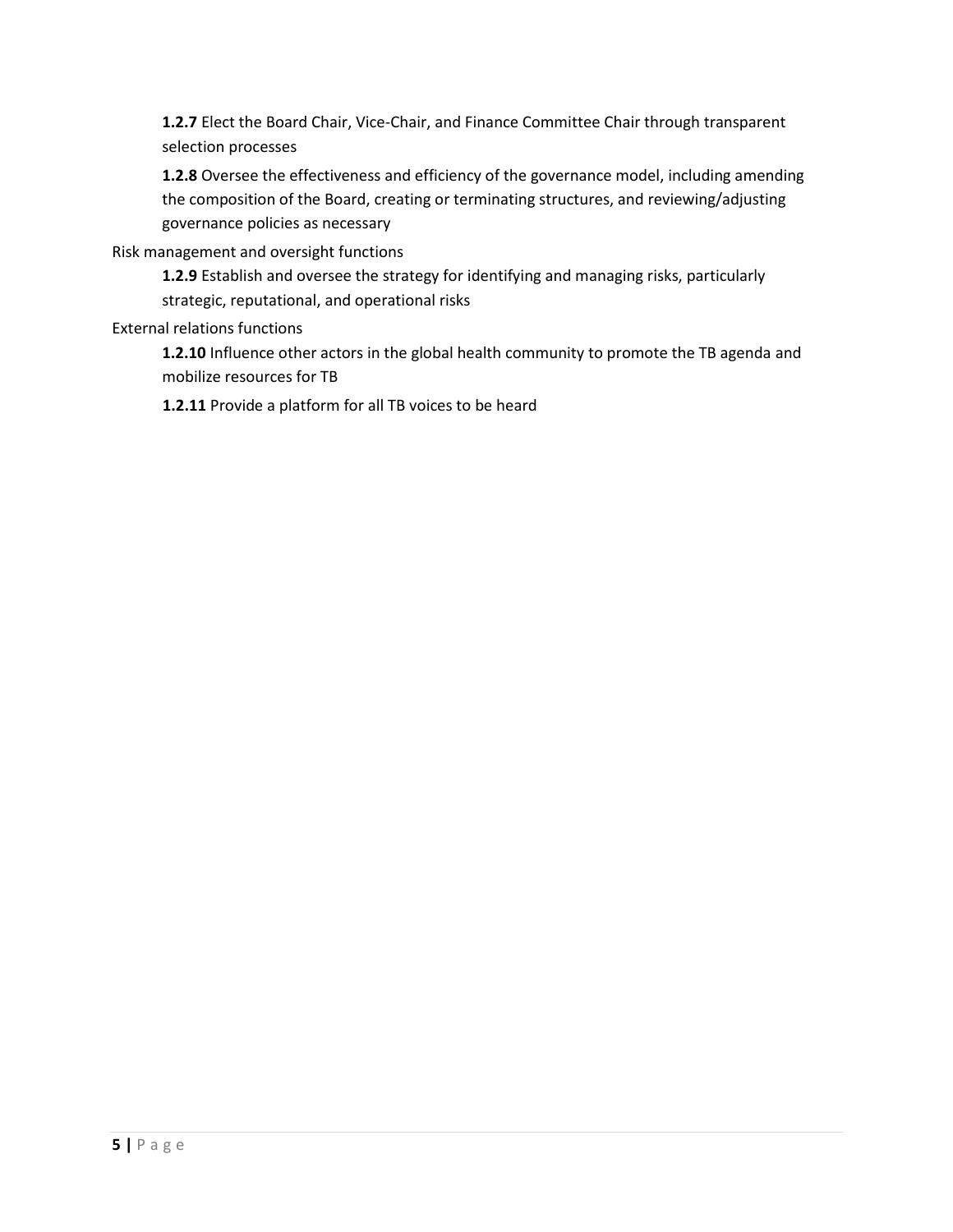# **2. Board structures**

## **2.1 Organogram**



#### **2.2 Fixed and rotating board seats**

The Board consists of 27-29 members and is composed of a mix of fixed and rotating seats. Fixed seats are allocated to a core group of organizations who are founding members of the Partnership and are the most engaged in TB. Rotating seats promote the inclusion of broader constituencies and enable new voices to participate in Partnership discussions and activities.

Rotating seats include representatives from TB affected countries and six constituencies: communities, developed country NGOs, developing country NGOs, the private sector, Research Working Groups, and Implementation Working Groups. Board members of constituency-based seats are elected to serve as leaders of their constituency and represent the range of constituency views at board meetings, ensure appropriate communication back to the constituency, and provide leadership for the development of that constituency.

#### **2.3 Executive Committee**

The Executive Committee is a standing committee of the Board that provides regular oversight of the Secretariat, prepares board meetings, and makes decisions when specifically delegated the authority to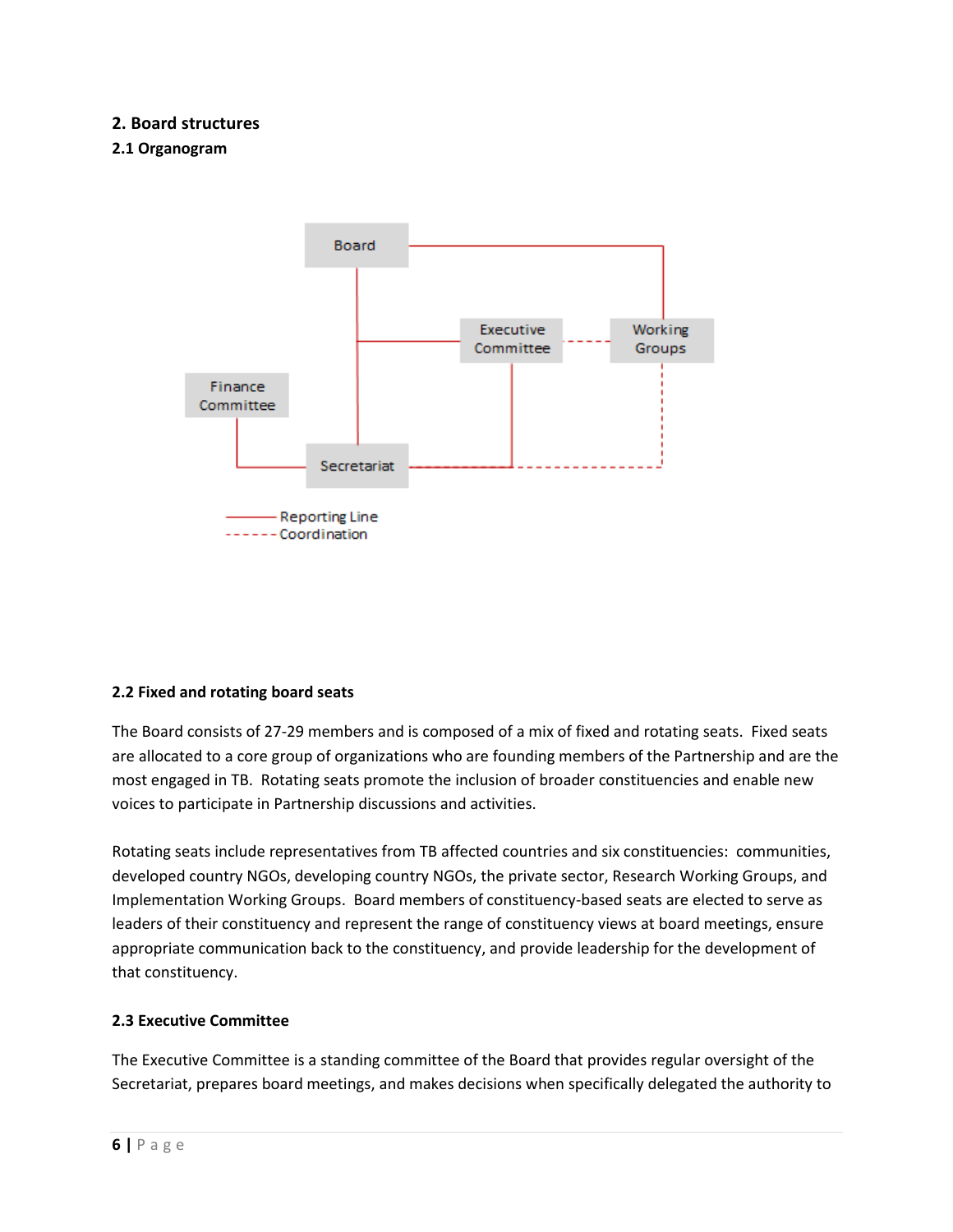do so by the Board. Further description on the Executive Committee's specific terms of reference is found in Section 10 on page 20 of this manual.

# **2.4 Finance Committee**

The Finance Committee is a standing committee of the Partnership Board that is responsible for oversight and accountability of the financial health of the Partnership Secretariat. The Finance Committee is an advisory body that does not have decision-making authority on its own, unless the Board delegates such authority to the committee on specific topics. It is responsible for making recommendations to the Executive Committee and Partnership Board. Further description on the Finance Committee's specific terms of reference is found in Section 11 on page 21 of this manual.

#### **2.5 Working Groups**

The purpose of the Working Groups is to provide a platform for communication to inform and promote policies and guidelines in support of implementation of the Global Plan to Stop TB. Working Groups are established by the Partnership Board on topics of strategic importance on TB. Working Groups are collections of individuals from organizations with interest or expertise in a particular area of interest to the Stop TB Partnership. Further description on the Working Groups can be found in Section 13 on page 23 of this manual.

# <span id="page-6-0"></span>**Board leadership**

The Board is led by a Chair and Vice-Chair who provide leadership of the Stop TB Partnership Board and represent the Partnership externally to the global health community and political and development spaces.

# <span id="page-6-1"></span>**3. Roles, skills, and responsibilities**

# **3.1 Chair**

#### *Role*

**3.1.1** Act as a principal spokesperson for the Partnership, representing the Partnership's mission and sharing its goals with partners and external stakeholders

**3.1.2** Convene the Board and chair board meetings, presiding over all sessions and guiding the Board through the agenda and decision-making

**3.1.3** Advocate globally and actively fundraise for the Partnership, making new connections and utilizing existing relationships to garner awareness and funding for the Partnership's mission

**3.1.4** Serve in a personal capacity as an ex-officio non-voting member

**3.1.5** Act solely in the best interests of the Partnership without having representation responsibilities vis-à-vis their constituency/organization

*Skills*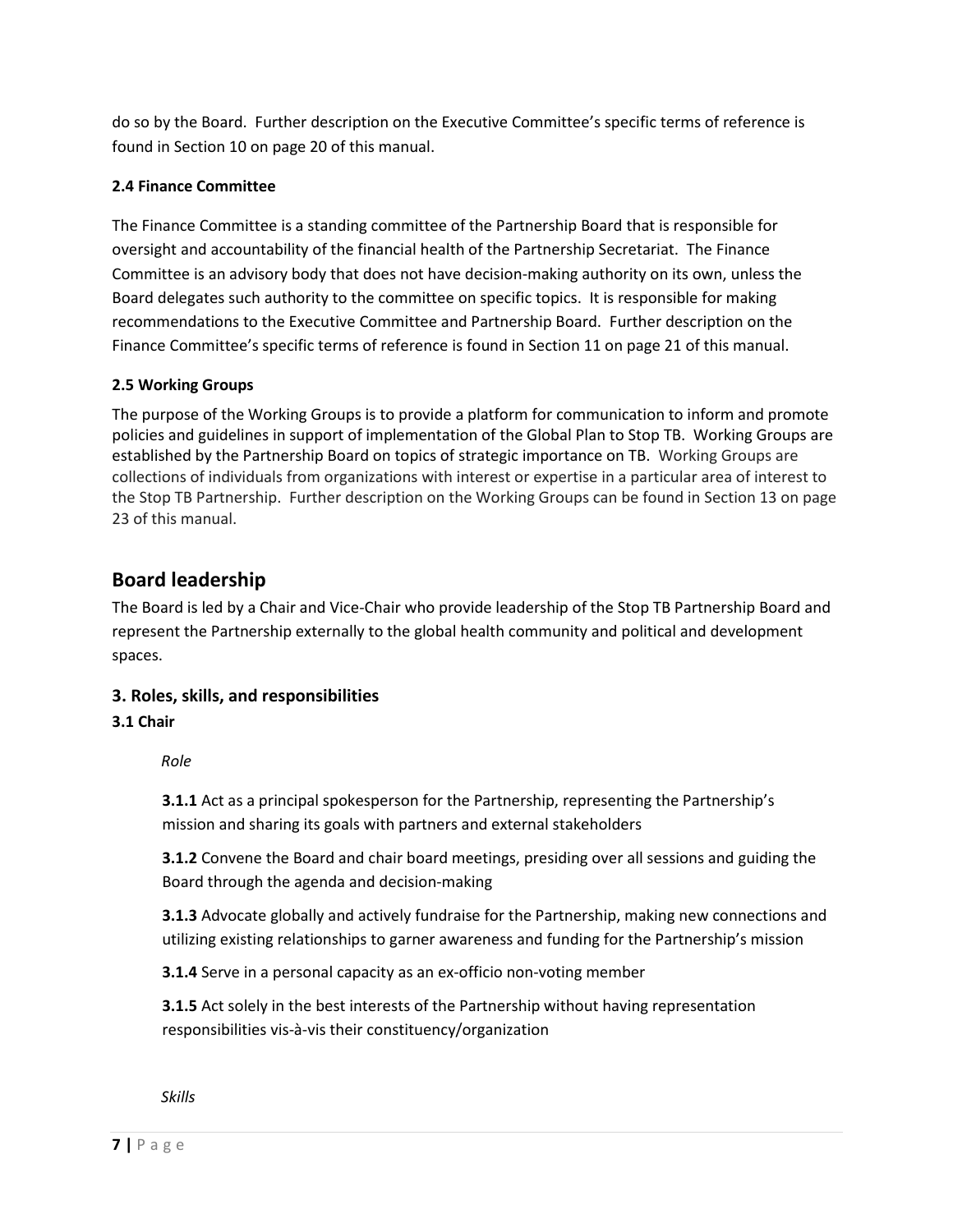**3.1.6** High-profile position within country/organization, with the ability to leverage resources, influence policies, and make decisions

**3.1.7** Well-known and highly respected within the global health community generally and among TB advocates specifically

**3.1.9** Access to a broad network of current or potential advocates and donors that can be leveraged for the Partnership

**3.1.8** Demonstrated experience in global health advocacy and resource mobilization

# *Responsibilities*

**3.1.10** Commit time to the Partnership (approximately 15 days/year)

**3.1.15** Act as a principal spokesperson on behalf of the Partnership with board members, constituencies, and to external stakeholders

**3.1.14** Chair all board meetings, to include allowing adequate time for discussion; ensuring active contributions by all members; leading deliberations toward clear decisions; and overseeing a vote if consensus is not reached

**3.1.11** Utilize existing networks within the global health community and political and development spaces to advocate for TB

**3.1.12** Identify opportunities to build new networks and develop relationships that will contribute to the Partnership's strategic and resource mobilization goals

**3.1.13** Participate in events to increase awareness of TB and raise the profile of the Partnership

# **3.2 Vice-Chair**

*Role*

**3.2.1** Facilitate board deliberations by ensuring that the agenda is set in advance, all issues are addressed, and a diversity of opinions are heard

**3.2.2** Chair Executive Committee meetings and convene Executive Committee on monthly calls

**3.2.3** Serve in a personal capacity as an ex-officio non-voting member

**3.2.4** Act solely in best interests of the Partnership without having representation responsibilities vis-à-vis their constituency/organization

# *Skills*

**3.2.5** Ability to solicit input from a wide range of stakeholders and ensure that input is included in board discussions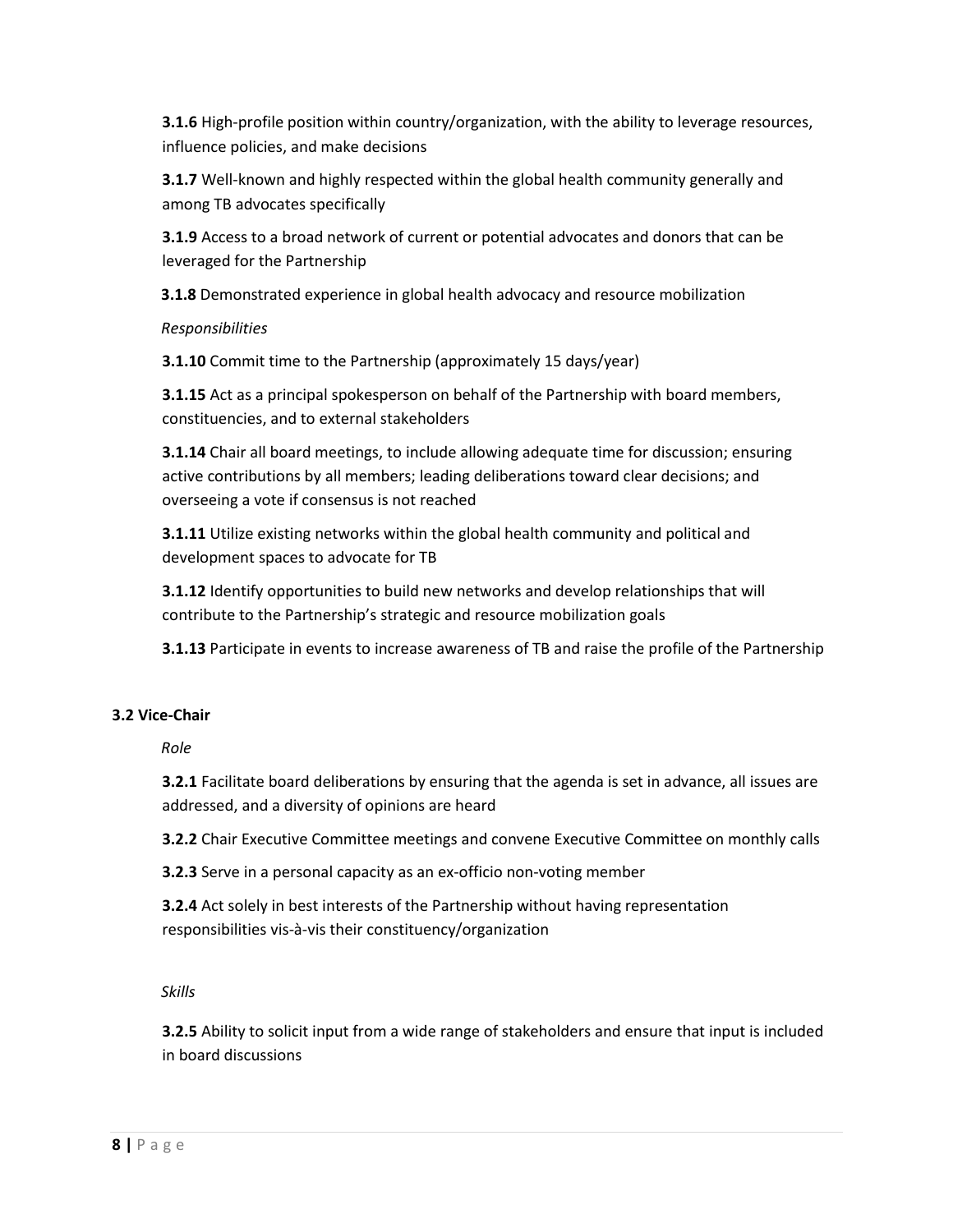**3.2.6** Ability to lead and manage a diverse group of people, ensuring that open communication is maintained and all voices are heard

**3.2.7** Possession of excellent communication skills and a history of written and spoken communication related to global health

**3.2.8** Ability to work effectively with the Finance Committee, to include an understanding of basic financial principles

**3.2.9** History of involvement with the Partnership and knowledge of the Partnership's history, goals, and policies

**3.2.10** Experience in governance (e.g., leadership role within other partnerships/governing boards)

# *Responsibilities*

**3.2.11** Commit time to the Partnership (approximately 20 days/year)

**3.2.12** Work with the Board and the Secretariat to set agendas for board meetings

**3.2.13** Work with the Executive Committee and the Secretariat to set agendas for monthly Executive Committee calls

**3.2.14** Chair all Executive Committee calls, to include allowing adequate time for discussion; ensuring active contributions by all members; leading deliberations toward clear decisions; and overseeing a vote if consensus is not reached

**3.2.15** Ensure that the performance of the Executive Director is reviewed bi-annually (working with the Executive Committee)

**3.2.16** Ensure the performance of the Board is reviewed regularly and oversee the implementation of any recommendations aimed at improving board performance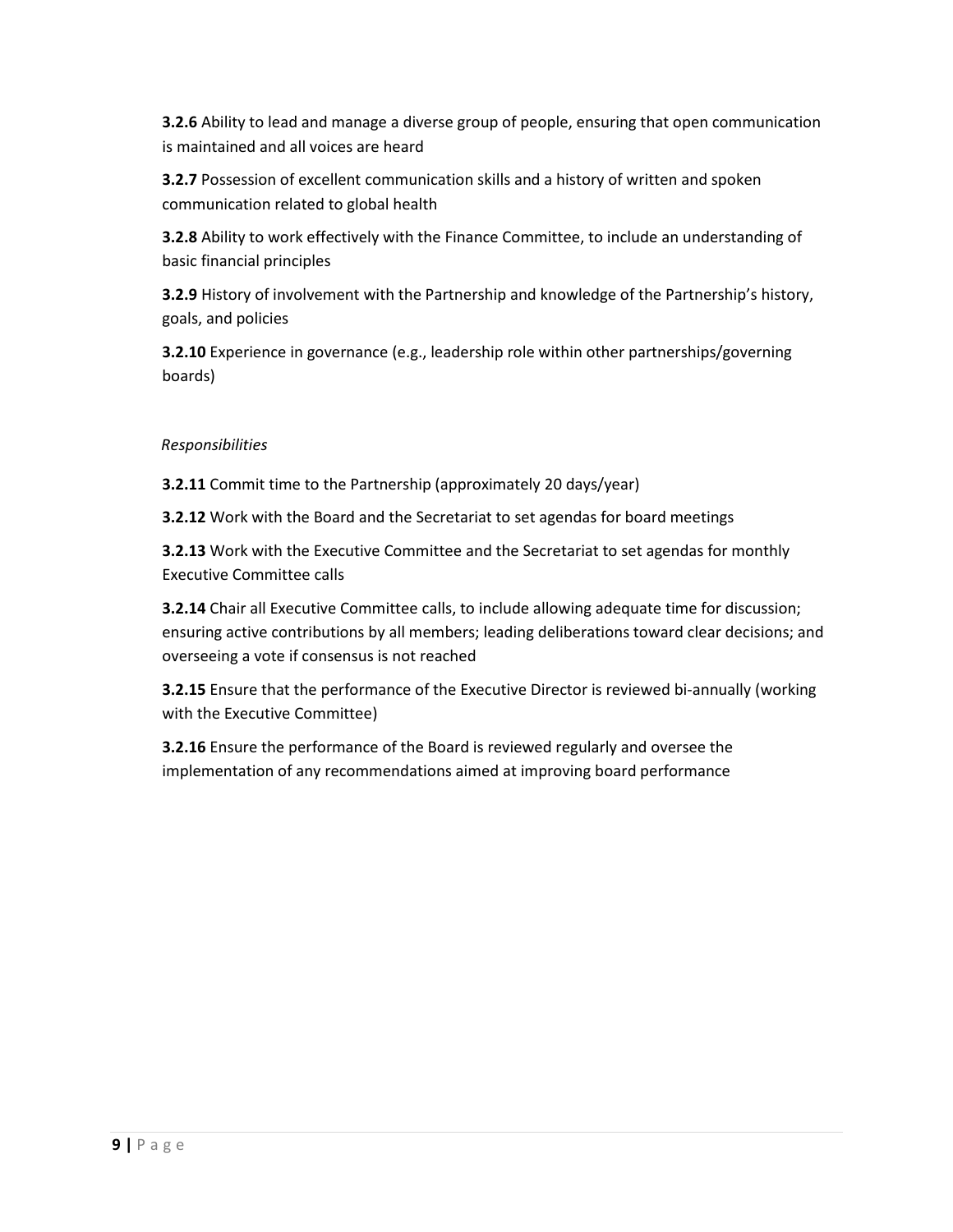# <span id="page-9-0"></span>**4. Election procedures for Board Chair and Vice-Chair**

#### **4.1 Eligibility**

Candidates for Board Chair may be sitting board members, represent an organization in the Stop TB Partnership directory, or have relevant experience working outside of the Partnership.

Candidates for Vice-Chair must have at least one year of experience on the Board and/or significant governance experience in another global health board in order to be eligible.

Any board member with voting privileges may nominate candidates for either position. Candidates are considered eligible for election when they have received a nomination and their nominations have been seconded by another voting board member.

#### **4.2 Selection of candidates**

The Board Chair and Vice-Chair are elected by the Board following an open call for nominations and a review by an independent task force, specifically set up for this purpose by Board, who is responsible for screening nominations and submitting a short list of candidates for the Board's consideration.

**4.2.1 Independent taskforce establishment:** At least six months in advance of an impending leadership position vacancy, the Executive Committee will make a recommendation to the Board of an independent, time-limited taskforce to oversee the nomination process. The rationale for setting up an independent taskforce for the Board leadership selection is to ensure greater ownership from the full board and to provide checks and balances to the Executive Committee, recognizing that it is likely that Vice-Chair candidates may be Executive Committee members. The task force will include a total of five members including: two members of the Executive Committee; one member from a fixed board seat who is not a member of the Executive Committee; and two other board members from rotating board seats. The taskforce will be established through a board decision, either in person or electronically. The independent task force will meet during the nomination period to review the TORs, provide guidance for the call including desired profile for the Board Chair, and set the timeline.

**4.2.2 Nomination period:** After selecting the members of the independent task force, the Board will issue a call for nominations, facilitated by the Secretariat. Candidates may self-nominate or be nominated by any board member with voting privileges, and nominations require a second by another voting board member. In addition to the nomination form, candidates will submit a statement of interest demonstrating their willingness to fulfill the outlined responsibilities and a statement of commitment from their home organization or country demonstrating their ability to commit the required time to the Partnership. Additionally, applicants for the Vice-Chair position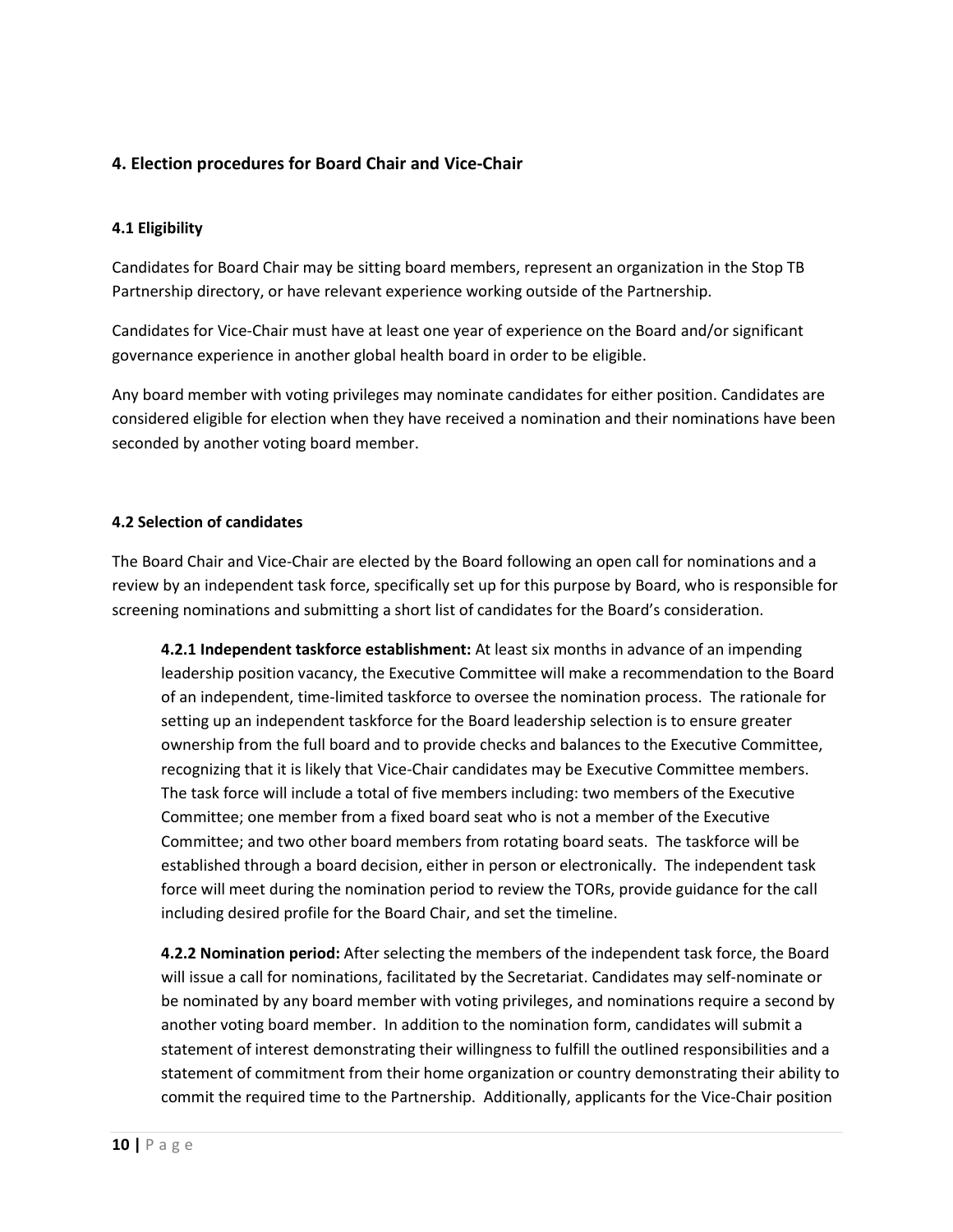must submit a CV detailing their experience with the Partnership Board as well as any additional relevant experience in governance.

The period for nominations will last a minimum of four weeks, at the end of which the Secretariat will screen the nominees to ensure that applications are complete and that nominees meet the basic qualifications outlined in section 3 of this manual.

Once the Secretariat has screened all submitted nominations, the independent taskforce will review the screened nominees and recommend at most two individuals for each position to the Board based on the terms of reference for Board Chair and Vice-Chair in section 3 of this manual. The taskforce will communicate its decisions and rationale to the Board through the Secretariat.

# **4.3 Election procedures**

Once the taskforce has narrowed the candidate pool to at most two individuals for each position, the Secretariat will schedule an open conference call where the Board will have the opportunity to ask questions of the candidates regarding their experiences, platforms, and goals for the Partnership. The purpose of this call is to provide equal opportunity to candidates to present their position statements and to increase the awareness of the candidates amongst the Board. A member of the independent taskforce will facilitate this call. The Secretariat will record the minutes of the conference call and send them to the full Board for review.

Following the conference call and the distribution of the minutes, the Secretariat will provide all board members with a link to an online voting platform via email. The voting platform will be open for two weeks and will allow each board member to select only one candidate for each of the positions. The candidates winning the most votes will be selected for the leadership positions. In the event of a tie, the top two candidates' names will be entered into a special, two-day run-off election on the same online voting platform. If there is still a tie at the end of this run-off election, the Executive Committee will hold a special session to select the next Board Chair or Vice-Chair.

The selected candidates will be officially elected as the next Board Chair and Vice-Chair at an in-person board decision at the following Coordinating Board meeting, should that meeting be within two months of the election. However, in the event of a longer period before the next board meeting or a staggered election due to the need to replace positions before terms are completed, an electronic decision may be used.

# **4.4 Transition**

After the new leadership has been selected and before the next scheduled board meeting, the old and new leadership team will meet in person or via teleconference to transition. The agenda for this meeting is at the discretion of the new leadership team but should include, at a minimum, a discussion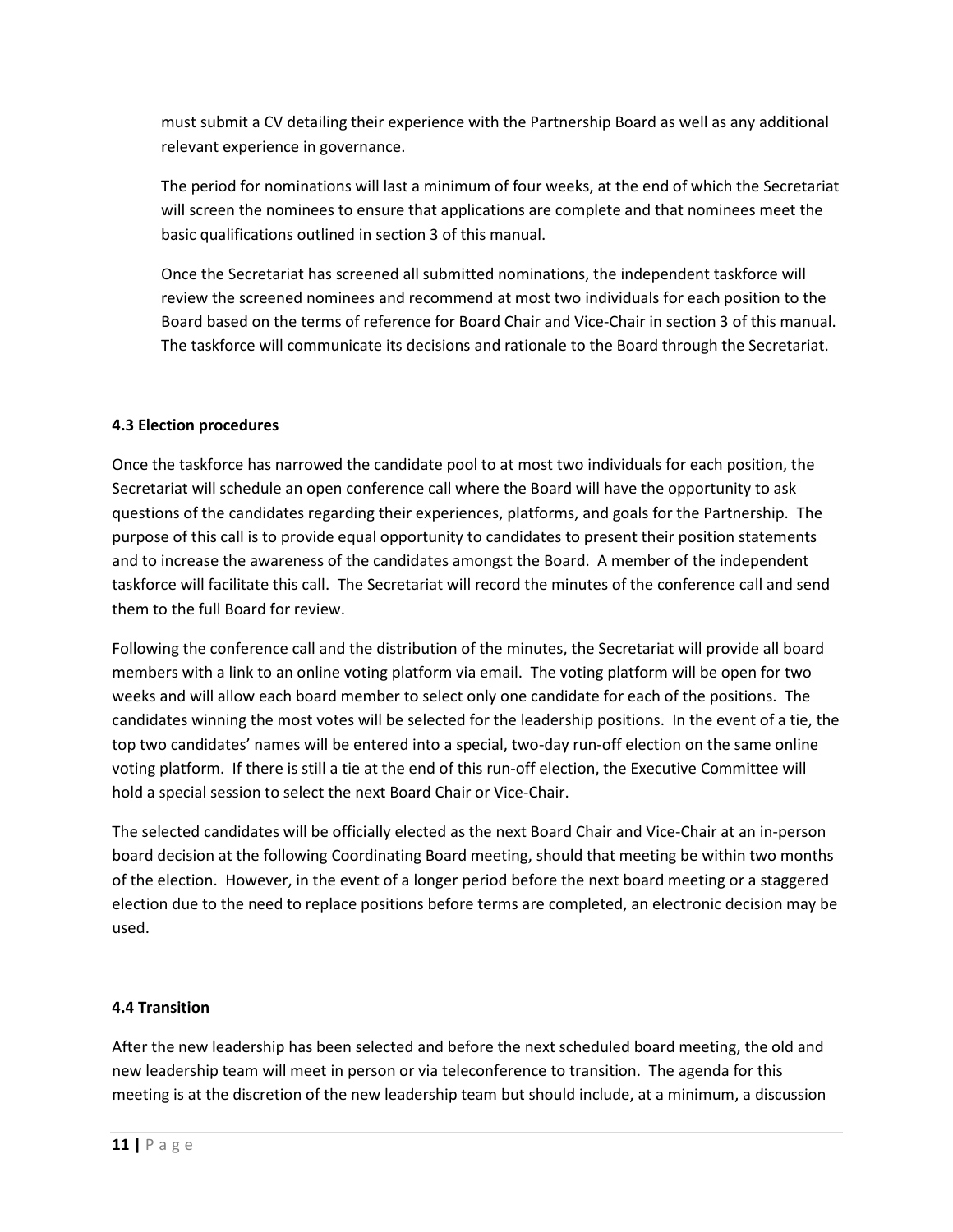of best practices and goals for the future and a leadership training program. The Secretariat will facilitate this process.

# **4.5 Term of office**

The term of office for the Chair and Vice-Chair is three years, renewable once. If a Chair or Vice-Chair leaves office before the end of the three-year term, for any reason, then the Executive Committee will recommend a replacement for Board approval to serve out the remaining term of his or her predecessor. The Chair and Vice-Chair do not serve as representatives of particular organizations, countries, or constituencies, and are not required to hold any particular position outside of the Partnership in order to continue serving in their capacity as Chair or Vice-Chair. If, however, the status or position of either the Chair or Vice-Chair changes in such a way as to call their ability to carry out the duties of their position into question, then the Executive Committee will determine whether or not it serves the Partnership to have that individual continue serving in a leadership position. If the Executive Committee determines that a new Chair or Vice-Chair is required, then the Executive Committee will recommend a replacement for Board approval to serve out the remaining term of his or her predecessor.

# **Board Membership**

# <span id="page-11-0"></span>**5. Composition**

**5.1** There are up to 29 seats on the Partnership Board. Seats on the Board are allocated to representatives as follows (constituency seats are designated with a \*):

Rotating Seats:

- TB affected communities\* (two)
- Developing country NGO\* (one)
- Developed country NGO\* (one)
- Private sector\* (one)
- Research Working Groups\* (one)
- Implementation Working Groups\* (one)
- TB affected countries (six)
- Open (two)

Fixed Seats:

- Donor (three: USAID, GAC, Netherlands/UK)
- Foundation (one: BMGF)
- Technical Agencies (two seats shared amongst CDC, the Union, and KNCV)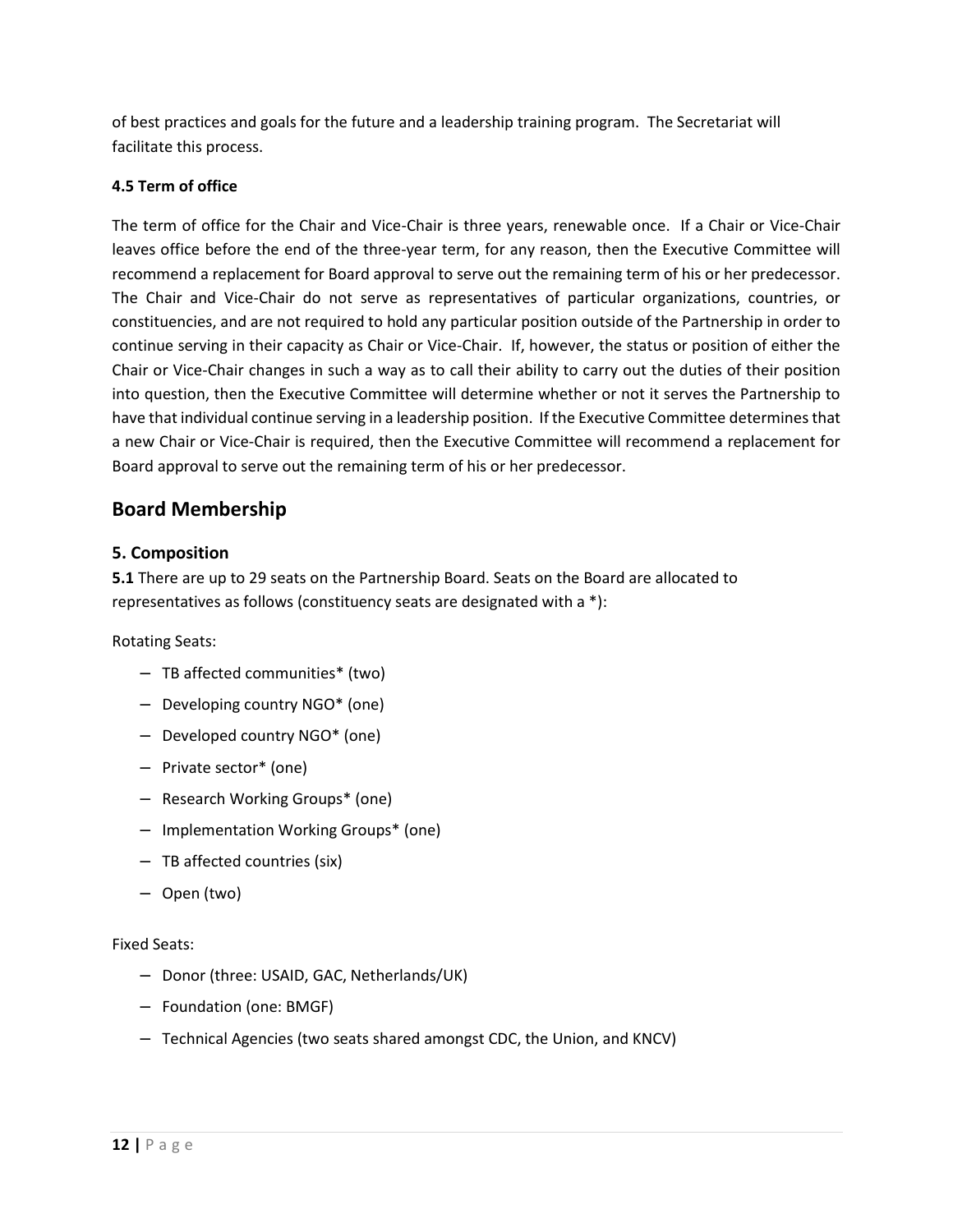- Multilateral (four: Global Fund, WHO, World Bank, UNAIDS<sup>2</sup>)

Non-Voting Seats:

- Board Chair
- Vice-Chair
- $-$  UNITAID<sup>3</sup>
- $-$  UNOPS<sup>4</sup>

# <span id="page-12-0"></span>**6. Roles and responsibilities 6.1 Criteria for all board members**

Board members serve in their capacity for three years, with the term renewable once. They are expected to commit time (non-remunerated) of approximately 10 - 12 days per year and attend all board meetings.

Additionally, they are expected to fulfill the following responsibilities:

**6.1.1** Read documents, gain an understanding of all issues, and obtain input from their constituency/organization prior to board deliberations (meetings, teleconferences, email communication)

**6.1.2** Participate fully in board meetings and discussions, communicating constituency/organization views and reporting key issues back to the constituency/organization after board meetings, including implications for the constituency/organization

**6.1.3** Act as an advocate on behalf of the Partnership within the constituency/organization and to external stakeholders and actively fundraise for the Partnership, making new connections and utilizing existing relationships to garner awareness and funding for the Partnership's mission

In order to fulfill these responsibilities, board members are expected to have the following skills:

**6.1.4** In-depth understanding of and personal commitment to the Partnership principles, core values and mission

**6.1.5** Facilitative and consultative approach—diplomatic with policy and strategic skills

l

 $<sup>2</sup>$  The UNAIDS seat shall be viewed as a seat for the United Nations with the aim of broadening the representation</sup> of UN agencies who participate with the Partnership Board

<sup>&</sup>lt;sup>3</sup> UNITAID will be provided a seat on the Stop TB Partnership Board for as long as it maintains its role as a TB donor <sup>4</sup> UNOPS will be provided a seat on the Stop TB Partnership Board in its capacity as host organization of the Stop TB Partnership Secretariat.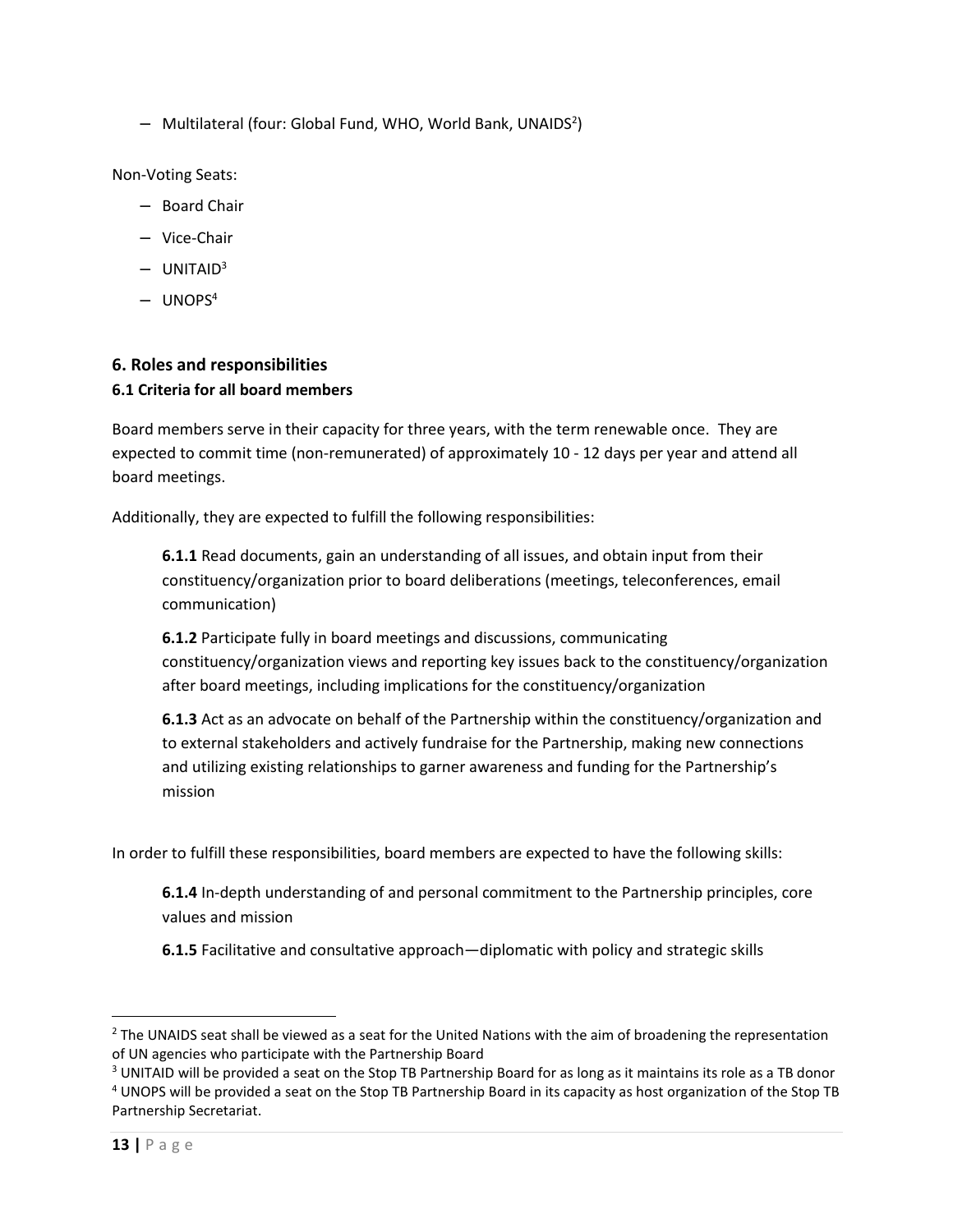**6.1.6** Access to the necessary communication infrastructure to carry out their role as board members effectively (e.g. telephone, fax, e-mail and mobile phone)

**6.1.7** Ability to work in written and spoken English (additional languages a great advantage)

Additionally, the following skills are desirable (but not required) for all board members:

**6.1.8** Recognized leader in global health with the understanding and knowledge required to help shape overall strategic direction for the Partnership

**6.1.9** In-depth knowledge of the issues around TB, international health and/or development, and development financing

**6.1.10** Strong leadership and management skills

**6.1.11** Ability to act as an ambassador/advocate and to represent the Partnership at a senior level (e.g., represents a larger viewpoint, possess decision-making authority within their organization)

**6.1.11** Experience working in a multicultural environment

**6.1.12** Experience serving in partnerships and governing bodies, and the ability and capacity to network effectively and broadly

#### **6.2 Criteria for all constituency representatives**

The constituency-based seats are unique in that board members filling these seats must be especially equipped to represent a diverse set of views and have the capacity to provide leadership of their constituency. Because of the special characteristics of constituency-based seats, constituency-based board members are also expected to meet criteria for communication and representation, and be strongly committed to developing their constituency.

#### *Communication*

**6.2.1** Access to necessary internet, email, and phone infrastructure

**6.2.2** Ability to work in written and spoken English

**6.2.3** Demonstrated willingness and ability to report back the results of key meetings to the broader constituency

#### *Representation*

**6.2.4** Must be a senior leader of their organization (such as Executive Director) with the ability to leverage resources and make decisions

**6.2.5** Must be able to liaise with their constituency and represent their views at meetings

- **6.2.6** Must be able to serve as a representative for the full constituency
- **6.2.7** Must be well-respected as a leader within the constituency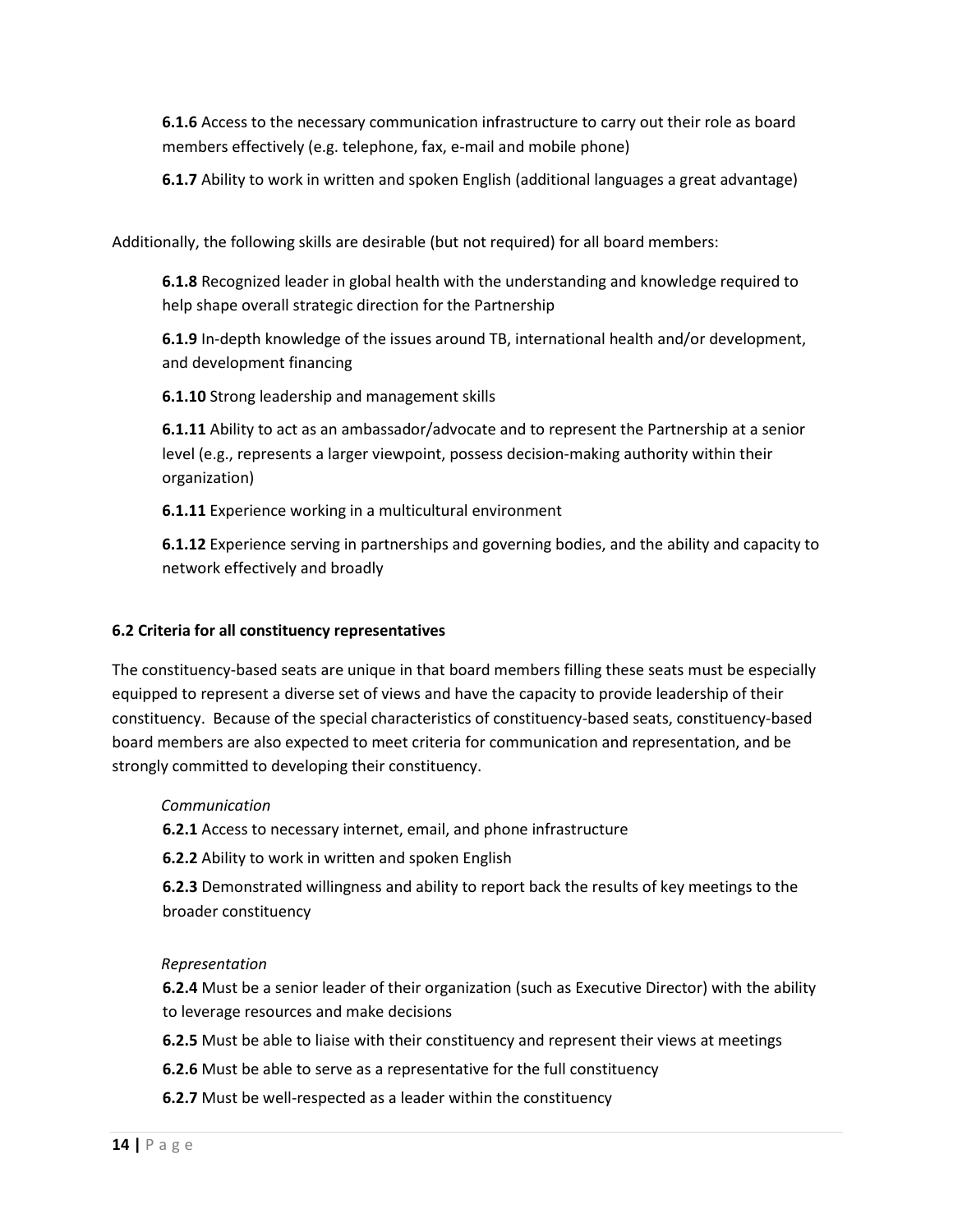### *Development*

**6.2.8** Must be committed to developing and sustaining constituency membership

**6.2.9** Must be committed to developing constituency processes, including developing an approach to selection that is owned and led by the constituency

**6.2.10** Must work actively with the Secretariat to communicate with their constituencies (i.e. regular teleconferences)

#### **6.3 Developed country NGO criteria**

A developed country NGO is defined as a national NGO headquartered in any of the 34 countries defined by the IMF as "advanced economies."<sup>5</sup> Organization types under this constituency may include: faith-based organizations, community-based organizations<sup>6</sup>, health care service providers, advocacy groups, and professional associations. The specific criteria for the developed country NGO representative are as follows:

**6.3.1** From an NGO with experience in global health

**6.3.2** From an NGO with the capacity and willingness to mobilize resources to support Partnership initiatives

**6.3.3** From an NGO which is recognized as a leading organization in the country in which it is based

**6.3.4** Capacity to advocate for TB and represent the organization at a senior level; record of advocating for TB in public foray

**6.3.5** Proven collaborative spirit, including experience working in partnerships

**6.3.6** Commitment to strengthening country and regional Partnership activities

**6.3.7** Experience in strategy development, governance, or oversight

**6.3.8** Ability to represent views of a diverse constituency

**6.3.9** Effective communicator; interested in communicating with a broad range of people in various positions

**6.3.10** Ability to provide leadership to convene constituency (e.g., convene calls every 2-3 months)

 $\overline{\phantom{a}}$ 

<sup>&</sup>lt;sup>5</sup> The IMF lists the following 34 countries as "advanced economies:" United States, Germany, France, Italy, Spain, Netherlands, Belgium, Austria, Greece, Portugal, Finland, Ireland, Slovak Republic, Slovenia, Luxembourg, Estonia, Cyprus, Malta, Japan, United Kingdom, Canada, Korea, Australia, Taiwan Province of China, Sweden, Hong Kong SAR, Switzerland, Singapore, Czech Republic, Norway, Israel, Denmark, New Zealand, Iceland (Reference: IMF World Economic Outlook, April 2012).

 $6$  Community-based organizations that are patient-led and patient-focused are classified as part of the communities constituency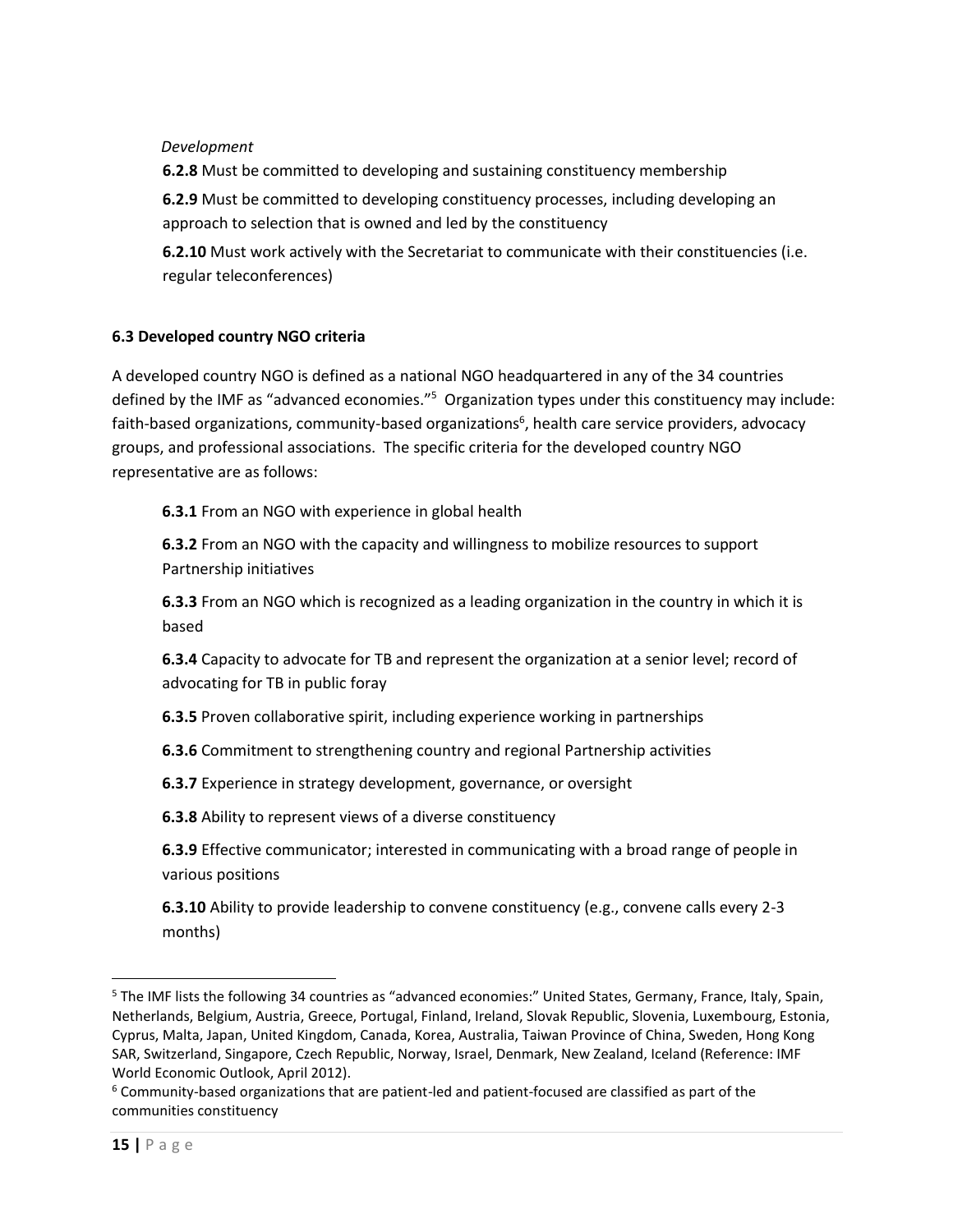# **6.4 Developing Country NGO Criteria**

A developing country NGO is defined as a national NGO headquartered in countries defined by the IMF as "emerging/developing economies."<sup>7</sup> Organization types under this constituency include: faith-based organizations, community-based organizations<sup>8</sup>, health care service providers, advocacy groups, and professional associations. The specific criteria for the developing country NGO representative are as follows:

**6.4.1** From an NGO with demonstrated experience in implementing TB initiatives

**6.4.2** Holds leadership position within the NGO

**6.4.3** Preferably from an NGO based in a TB high-burden country

**6.4.4** Demonstrated experience working with a national TB program

**6.4.5** Capacity to advocate for TB and represent the organization at a senior level

**6.4.6** Ability to represent views of a diverse constituency

**6.4.7** Effective communication skills and ability to communicate with a broad range of people in various positions and levels

**6.4.8** Proven collaborative spirit, including experience working in partnerships

**6.4.9** Commitment to strengthening country and regional Partnership activities

**6.4.10** Ability to provide leadership to convene constituency (e.g., convene calls every 2-3 months)

# **6.5 TB affected communities criteria**

The TB affected communities constituency includes individuals who have been diagnosed with or have recovered from TB, individuals who have a close personal connection (i.e. family members) with someone who has been diagnosed with TB, and individuals from patient-led organizations (i.e. CBO or advocacy organizations) or networks (i.e. Network of People affected by TB.) Community-based organizations will be treated as NGOs unless they are patient-led. The specific criteria for the communities representatives are as follows:

**6.5.1** Be living with, or had tuberculosis

- **6.5.2** Clear understanding of issues from an affected communities perspective
- **6.5.3** Presence on national Working Groups or link to national network/program

 $\overline{\phantom{a}}$ 

 $<sup>7</sup>$  All countries not listed in footnote 1</sup>

 $8$  Community-based organizations that are patient-led and patient-focused are classified as part of the communities constituency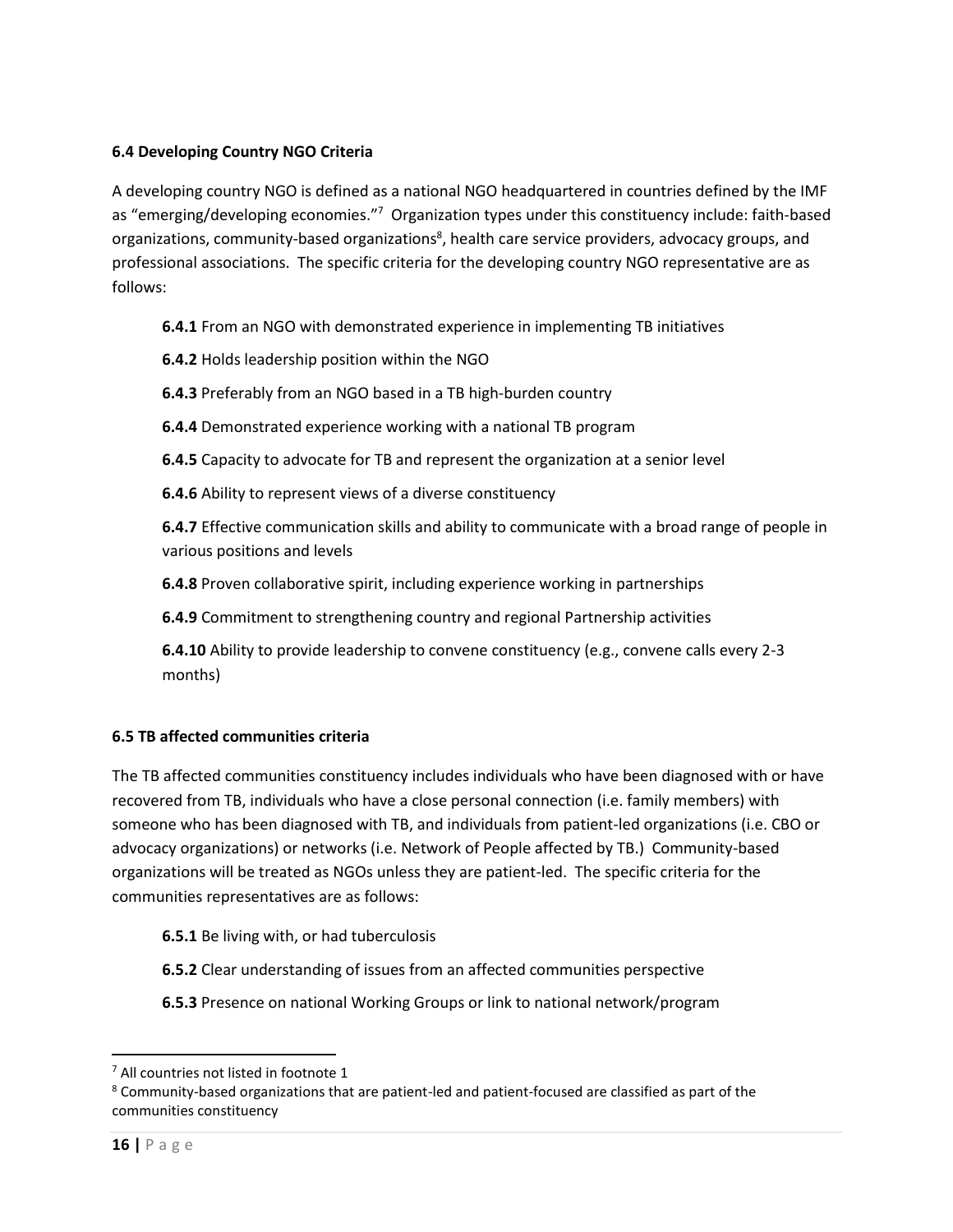**6.5.4** Ability to represent views of this diverse constituency

**6.5.5** Effective communication skills; interested in communicating with a broad range of people in various positions

**6.5.6** Demonstrated leadership within community networks

**6.5.7** Demonstrated capacity to work with a range of stakeholders

**6.5.8** Access to communications technology for teleconferences and conference calls

**6.5.9** Ability to provide leadership to convene constituency (e.g., convene calls every 2-3 months)

#### **6.6 Private sector criteria**

The private sector constituency includes companies from industries that are relevant to the goals of the Stop TB Partnership, and companies with skills in development of products related to TB. Specific criteria for the private sector representative are as follows:

**6.6.1** From a company that is relevant to the goals of Stop TB Partnership (i.e., expertise in implementation in affected countries or skills in development or delivery of products)

**6.6.2** From a company with demonstrated commitment to global health

**6.6.3** From a company willing to make appropriate contributions to the Board

**6.6.4** From a company willing to make a minimum financial contribution to Secretariat

**6.6.5** Willingness to participate in relevant Working Groups/subcommittees

**6.6.6** Willingness and ability to attend any pre-board meetings and teleconferences

**6.6.7** Willingness to engage diverse group of companies on key issues

**6.6.8** Holds, or recently held senior title within their company

**6.6.9** Ability to participate in or lead the Partnership Board's Finance Committee

**6.6.10** Ability to provide leadership to convene constituency (e.g., convene calls every 2-3 months) and engage other companies

**6.6.11** Free from any interest or investment (individual or corporate) in the tobacco industry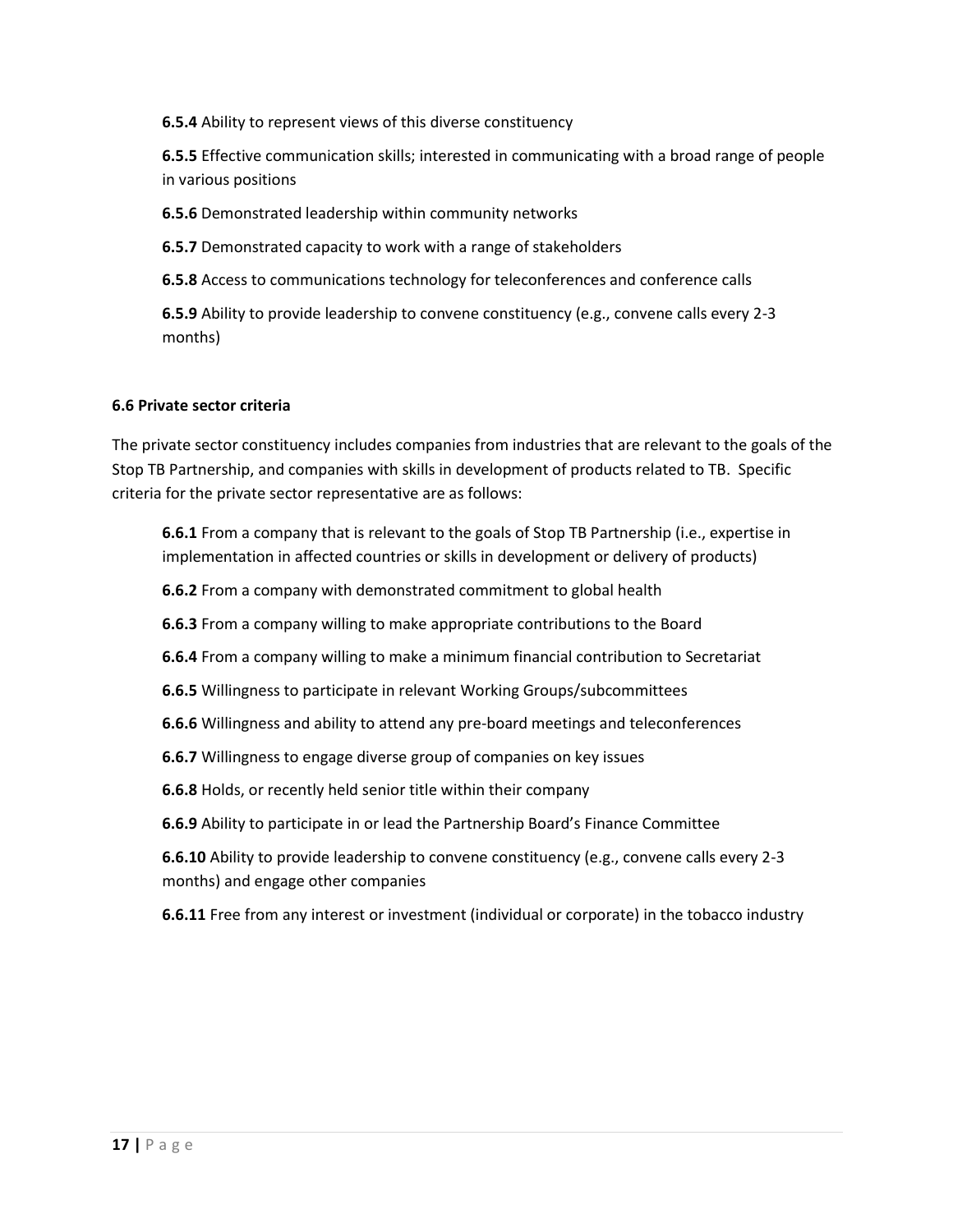# **6.7 TB affected countries criteria**

TB affected country seat board members represent the interests and bring the perspectives of countrylevel TB issues to board deliberations. They are selected based on their relevance and commitment to Partnership goals and should represent diverse epidemiological conditions and geographic locations.

Specific criteria for the TB affected country seats are as follows:

**6.7.1** Be individuals with senior positions within their governments who make TB an important part of their platform, who have influence at country and global level, and who are advocates for the Partnership.

**6.7.2** Have relevant experience in global health and should be senior enough within their country to influence country, regional, and global policies and financing

**6.7.3** Ideally be a high-level individual, such as a Minister of Health, or other high-level government official or Minister of another relevant sector such as Gender Ministry, Finance Ministry, Labor Ministry, etc.

#### **6.8 Working Group criteria**

The purpose of the Working Groups is to provide a platform for communication to inform and promote policies and guidelines in support of implementation of the Global Plan. The Working Groups have been broadly divided into research Working Groups (New Drugs, New Diagnostics, and New Vaccines) and implementation Working Groups (DOTS Expansion, Global Drug Resistant TB Initiative, TB/HIV, and GLI). As such, one Working Group seat will be allocated to the constituency of research Working Groups and the other to the constituency of implementation Working Groups.

#### **6.9 Donor seat criteria**

Donor seat board members are required to make a minimum financial contribution of USD one million to the Partnership Secretariat to maintain their seat. Should a donor not contribute this amount, there will be a one year grace period allowed before they will be asked to step down from the Partnership board.

#### **6.10 Open seat criteria**

The open seats are available to the Board if required to fill skill-set gaps, represent organizations that are not in the constituencies, or incentivize new public or private donors. It is not expected that these seats will always be filled, but rather that they will provide the Board an opportunity to include new and needed voices as easily and quickly as possible. The Executive Committee has the responsibility to review and recommend candidates for these seats to the Board, and any board member may make a nomination to the Executive Committee for these seats.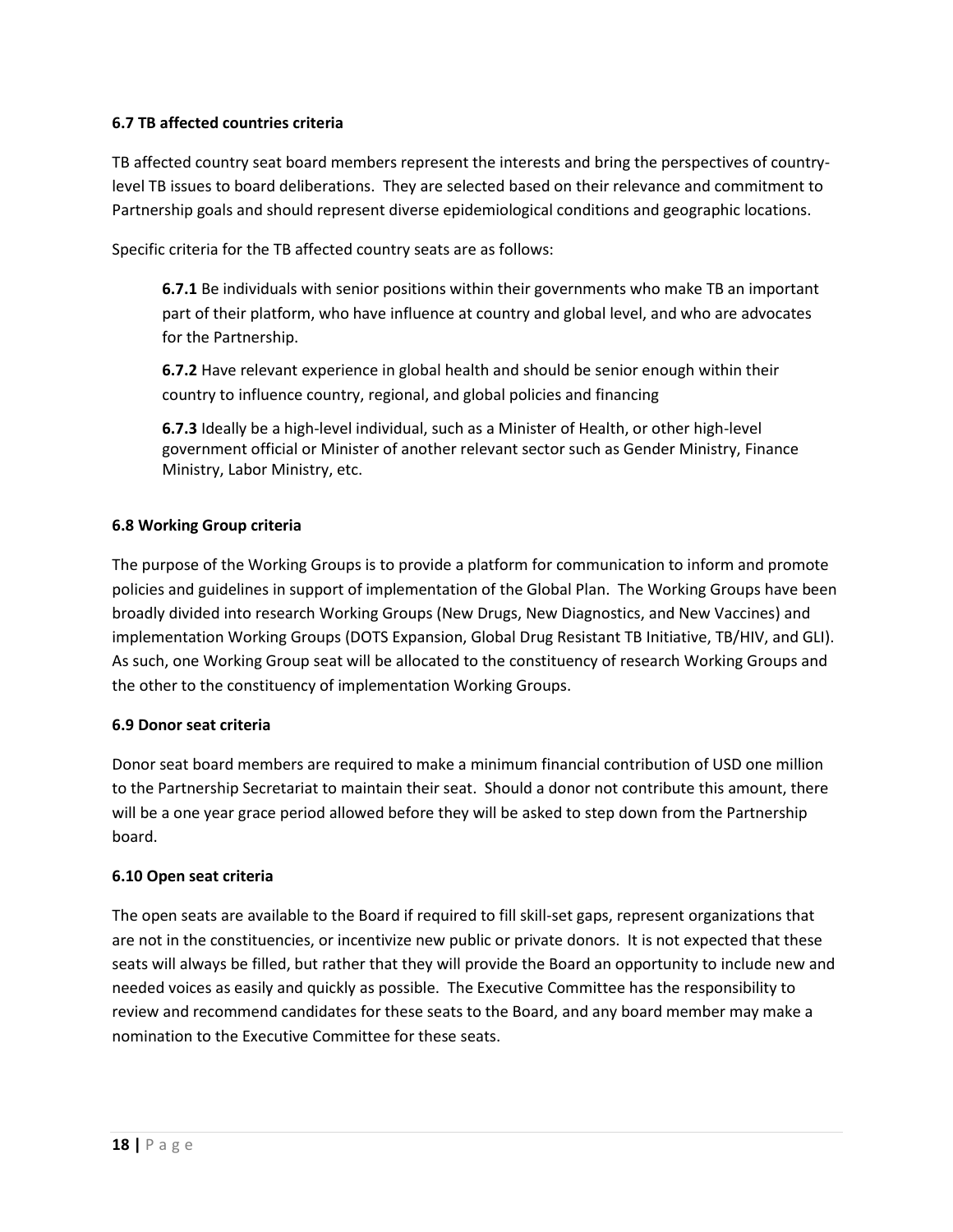# <span id="page-18-0"></span>**7. Terms of office**

**7.1** The term of office for all rotating seats is three years, renewable once, in accordance with Paragraph 8. Rotating seat members whose terms have expired may continue serving until they are either reappointed or until their successors are chosen. Fixed seats are permanently granted to one organization. However, each organization occupying a fixed seat is encouraged to consider rotating the individual representing the organization.

**7.2** A board member is deemed to have resigned if he or she misses two consecutive Board meetings, with or without communication. When deemed resignations arise, it is the responsibility of the Vice-Chair to take a final decision on the resignation and notify the board member in writing.

**7.3** Board members serve as the representatives of the particular country, organization, or constituency holding the board seat. If any sitting board member leaves the office or organization which holds the Board seat but still has the ability to authentically represent that constituency voice, the Executive Committee will determine, with the input of the broader constituency, whether or not it serves the Partnership to have that individual continue serving on the Board. Should a sitting board member change position to a different constituency, the board seat will automatically be treated as a vacant board seat.

**7.4** A vacancy in any board seat for any reason will be filled in the same manner in which the original holder of that office or position was appointed or selected. Individuals selected or appointed to fill vacant board seats will serve out the unexpired term of their predecessor, after which they will be eligible for re-appointment.

# <span id="page-18-1"></span>**8. Selection processes**

**8.1** Rotating constituency seats (developing country NGOs, developed country/international NGOs, TB affected communities, private sector, and Working Groups)

Each constituency decides among itself on a transparent and documented process to select the individuals to represent the constituency. This process must be based on the following principles:

**8.1.1** Broad consultation with diverse members of the constituency

**8.1.2** Well-documented processes to ensure accountability and adherence to established procedures

**8.1.3** Transparency to all members of the constituency

**8.1.4** Commitment to select representatives who fulfill the applicable roles and responsibilities and have the required skill-sets outlined in this manual

Each constituency will provide a written description of their selection process to the Secretariat for reference which may be available to the Board for review. The Secretariat may provide support to constituencies if so requested.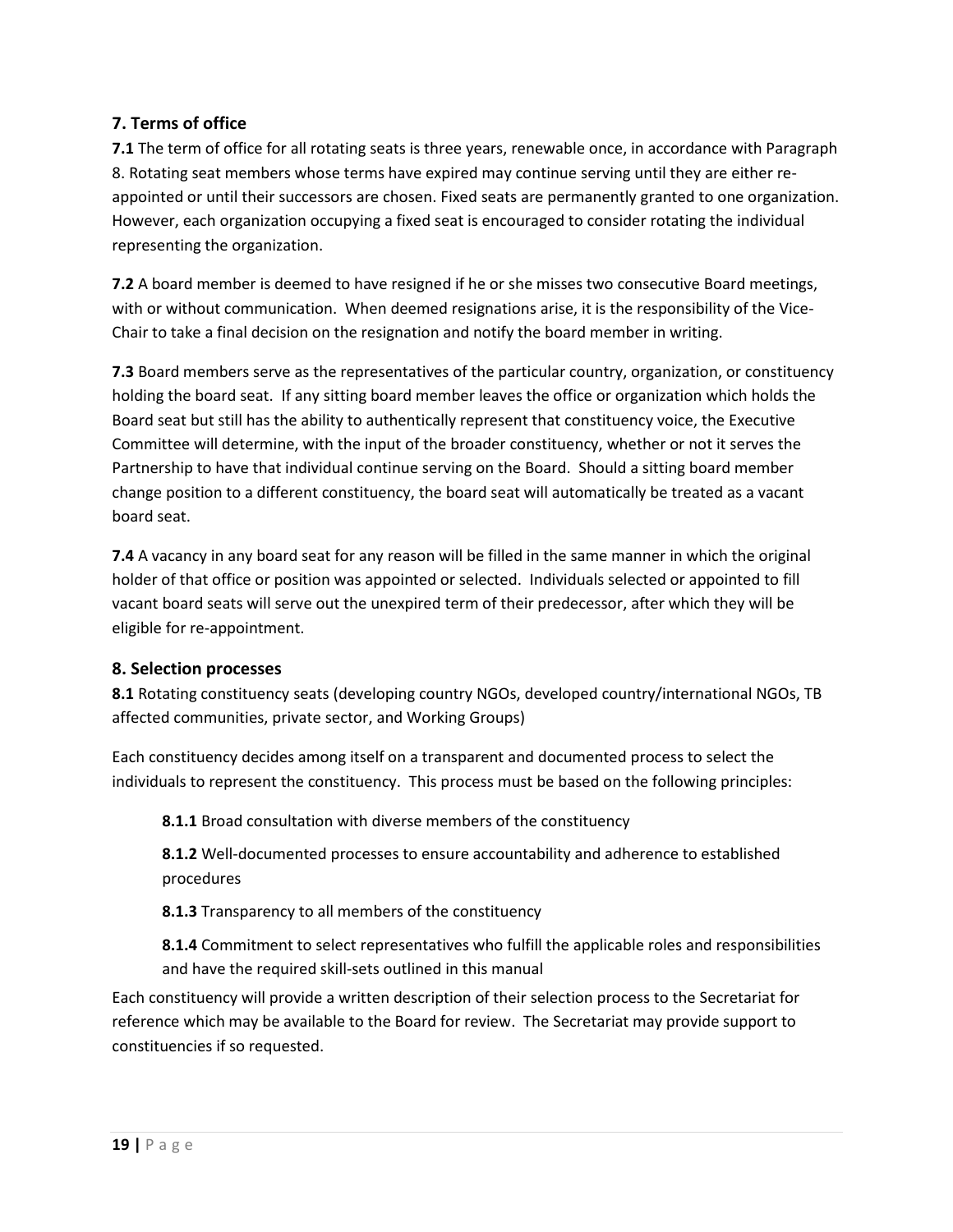#### **8.2 TB affected country seats**

The country representative selection process consists of both active recruitment by the Secretariat and members of the Executive Committee, as well as an open call for nominations facilitated by the Secretariat. The objective criteria for selection includes: TB burden; incidence; TB/HIV priority; MDR-TB priority, Global Fund priority; and level of domestic investment as well as countries receiving GDF or TB REACH grants. This criteria is further complemented with further subjective criteria to determine the level of influence and commitment to the Partnership and its goals. The subjective criteria includes: historic involvement of the country on the Board; current political situation in the country; feasibility for representative to commit time to TB and travel to meetings; strategic value for the Partnership as well as whether the country aligns with specific areas of interest for the Partnership.

Using these additional subjective criteria, the Secretariat and the Executive Committee will develop a list of countries to target for active recruitment by the Secretariat and members of the Executive Committee. Active recruitment involves diplomatic approach through embassies and missions, reaching out through letters from board member organizations, as well as activation of personal networks with connections to different national and global health leaders.

In addition, the Secretariat will facilitate an open call for all countries to run parallel to the active recruitment, in order to ensure transparency and equal access to the Board. This open call gives all interested countries meeting the required skills and profiles an opportunity to apply for an open country seat.

#### **8.3 Fixed Seats**

The organizations representing fixed seats are responsible for selecting their representatives, but are provided the criteria for board members outlined above to help guide their decisions. As the seat belongs to the organization, the head of that organization is requested to provide a letter to the Board, which states that the proposed representative speaks on behalf of the organization, and has decisionmaking authority. The candidate will be presented to the Board for endorsement.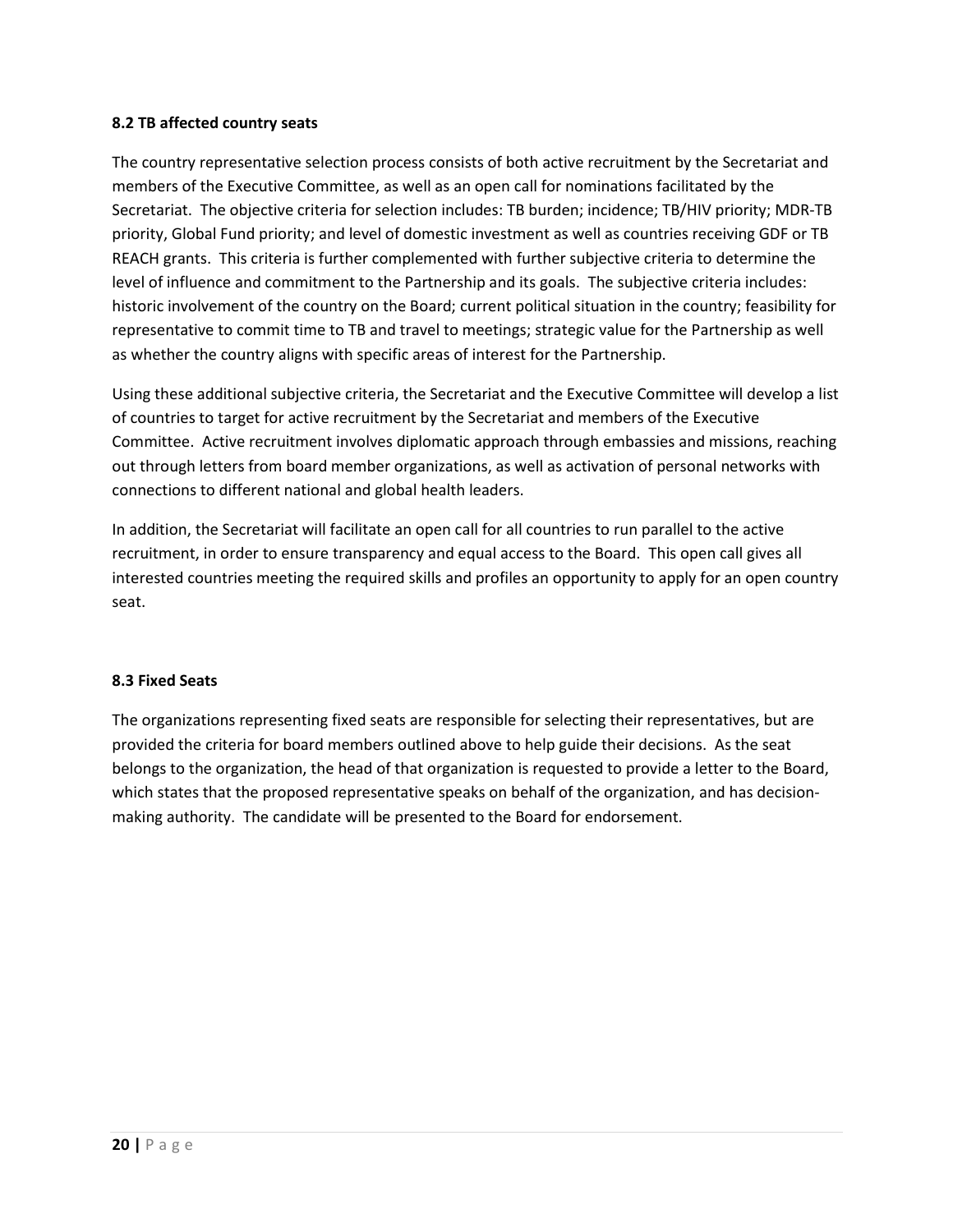#### **8.4 Open Seats**

When there is a vacancy in either of the two open seats, any member of the Board may nominate a candidate for consideration to the Executive Committee. The committee will evaluate proposed candidates and make a recommendation to the Board, which will have ultimate approval authority for these seats.

#### <span id="page-20-0"></span>**9. Notification of representation**

Appointment of board members will be confirmed by email to the Board Chair, Vice-Chair, and Secretariat at the time of their appointment. Notification should include name, title, business address, telephone number, and email address.

# <span id="page-20-1"></span>**Roles of Board Committees**

#### <span id="page-20-2"></span>**10. Executive Committee**

#### **10.1 Roles and responsibilities**

The Executive Committee has the following roles and responsibilities:

**10.1.1** Prepare agenda and recommend decisions for the Board to ensure focused discussion on high level strategic discussions that will ensure impact on TB

**10.1.2** Provide guidance to the Secretariat on the preparation of Coordinating Board meetings

**10.1.3** Monitor the implementation of decisions delegated to the Secretariat and report periodically to the Board

**10.1.4** On the basis of delegated authority from the Board, make decisions on issues judged not to require the consideration of the full Board

**10.1.5** Make emergency decisions on behalf of the Board when the Chair and Vice-Chair deem that regular Board decision-making procedures are unable to accommodate the nature and urgency of the required action to be taken subject to ratification of such decisions by the next meeting of the full Board

**10.1.6** Provide guidance to and monitor the Partnership's strategic planning, work planning and budgeting processes, assess the options and make recommendations to the full Board

**10.1.7** Monitor, evaluate and report to the Board on the progress and outcomes of Partnership activities, (working with the Secretariat and, as necessary, with other Partnership components)

#### **10.2 Composition**

The Executive Committee is chaired by the Board Vice-Chair and is composed of 8-10 members including the following: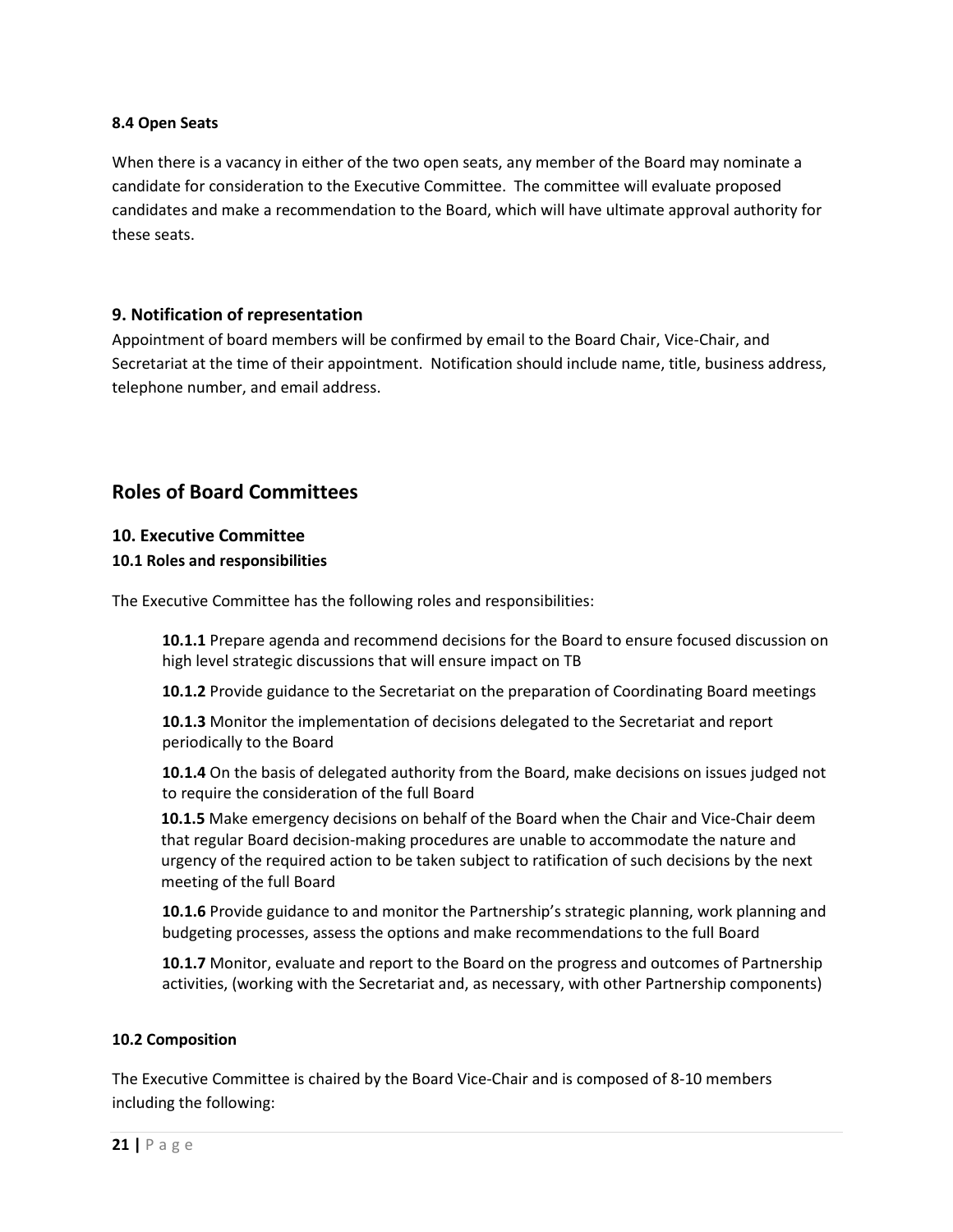Non-voting members (2):

- $-$  Board Chair<sup>9</sup>
- Board Vice-Chair

Voting members (8):

- USAID (donor)
- GAC (donor)
- Bill & Melinda Gates Foundation (foundation)
- WHO (multilateral)
- One technical agency seat (to be filled by one of the two technical agency board members, as determined collectively by CDC, the Union, and KNCV)
- One TB affected communities seat
- Two flexible seats available to rotating seats not represented on Executive Committee

#### **10.3 Selection process**

Board members representing the fixed voting members of the Board will automatically be on the Executive Committee provided they are in good standing. If representatives of the fixed seats miss three consecutive Executive Committee calls or meetings without proper communication or reason, the Executive Committee will reconsider the membership of that seat. If no consensus can be reached, the Vice-Chair will make the determination.

There are two flexible seats on the Executive Committee which are available for rotating constituencies that are not represented on the Executive Committee. Every three years, the Board will consider the appointment of these two seats on the Executive Committee. Criteria will include commitment of time and ability to participate, filling skill-set gaps, and providing a different perspective that is not represented on the Executive Committee.

If there are more than two constituencies that would like to participate on the Executive Committee, the Secretariat will facilitate nominations and application process and the Vice-Chair will review nominations, interview candidates, and make a recommendation to the Board. The appointment of the two flexible seats to the Executive Committee shall be a board decision.

<span id="page-21-0"></span>l

<sup>9</sup> The Board Chair is represented on the Executive Committee in an ex-officio capacity through their adviser who shall represent the views of the Chair as required and keep the Chair informed of Executive Committee business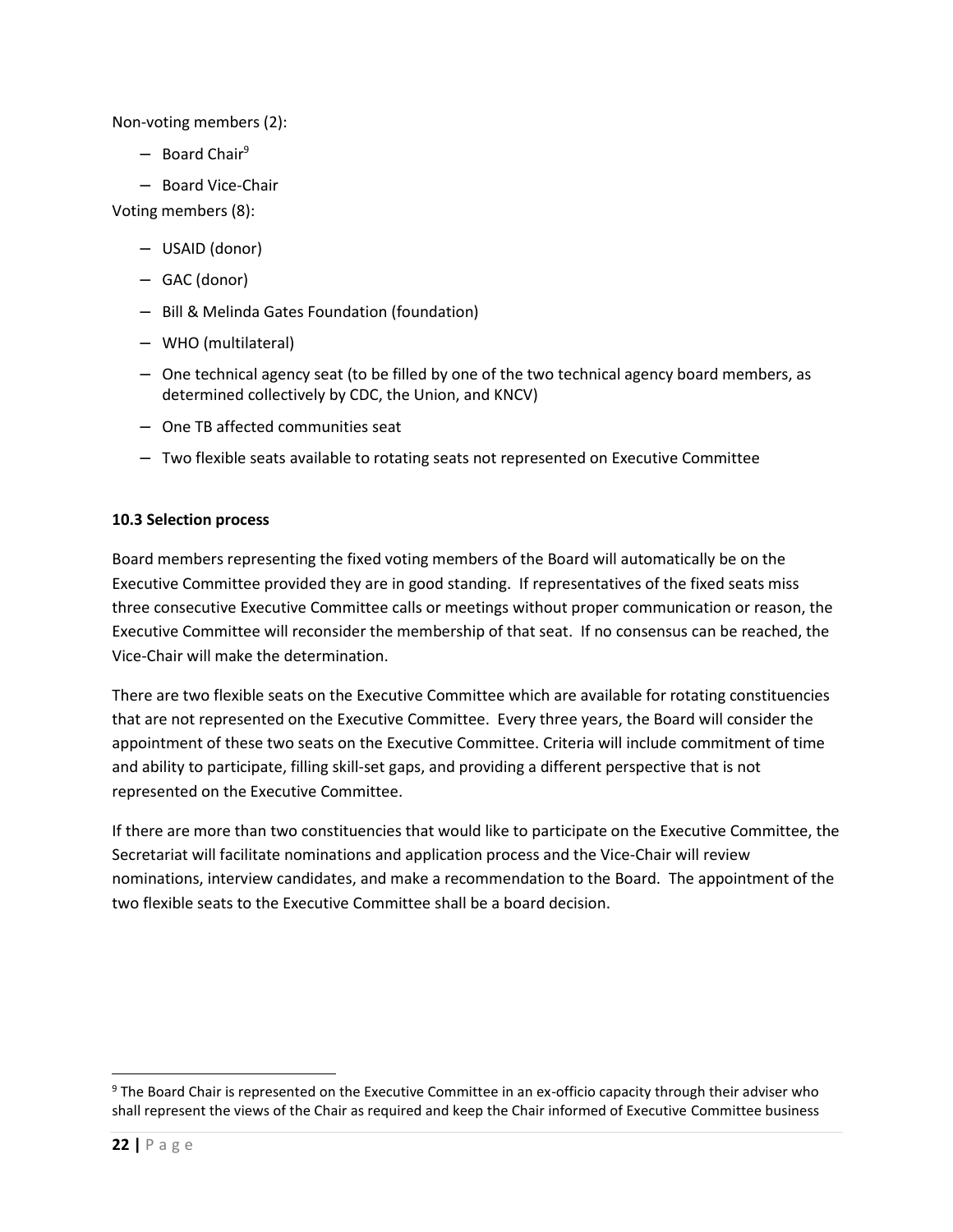# **11. Finance Committee**

## **11.1 Roles and responsibilities**

The Finance Committee has the following roles and responsibilities:

**11.1.1** Advise the Board and the Executive Committee on financial planning and risk oversight, by providing financial review of the Secretariat's Operational Strategy and work plan against available and projected resources

**11.1.2** Oversee the Partnership Secretariat's finance unit on the preparation of the Secretariat annual budget for board approval

**11.1.3** Advise the Executive Committee on the financial implications of any proposed changes to the Operational Strategy and work-plan, including new opportunities that may arise

**11.1.4** Provide oversight of revenues and expenditures, including tracking revenue to the Partnership Secretariat from donors, monitoring delivery of grants to determine cash flow, and tracking spending against the budget

**11.1.5** Report to the Executive Committee on a bi-annual basis on the financial health of the Partnership Secretariat including; identifying changes to financing sources, areas of shortfall or surplus, and recommending re-allocation as appropriate

**11.1.6** Monitor the implementation of any audit recommendations which may arise from audits conducted by the host organization, and report on implementation to the Executive Committee

The Finance Committee is not a decision-making body. It does not audit the financials of the Partnership, create the report for the financial year end, nor compile the audit for the Partnership.

#### **11.2 Composition**

The composition of the Finance Committee shall include 1 Chair and 2-3 members. Membership shall be skills-based.

The Chair of the Finance Committee shall be a board member. However, should there not be a board member with the appropriate qualifications available; the Executive Committee may expand the eligible pool of candidates to include non-board members.

The members of the Finance Committee may either be board members or nominated individuals from the constituencies of fixed and rotating board seats. Finance Committee members must have the appropriate qualifications and a written endorsement from their constituency that they have the appropriate decisionmaking authority and ability to represent the constituency on the committee.

Additional non-voting expert advisers may be invited to participate in committee meetings as deemed necessary by the Finance Committee.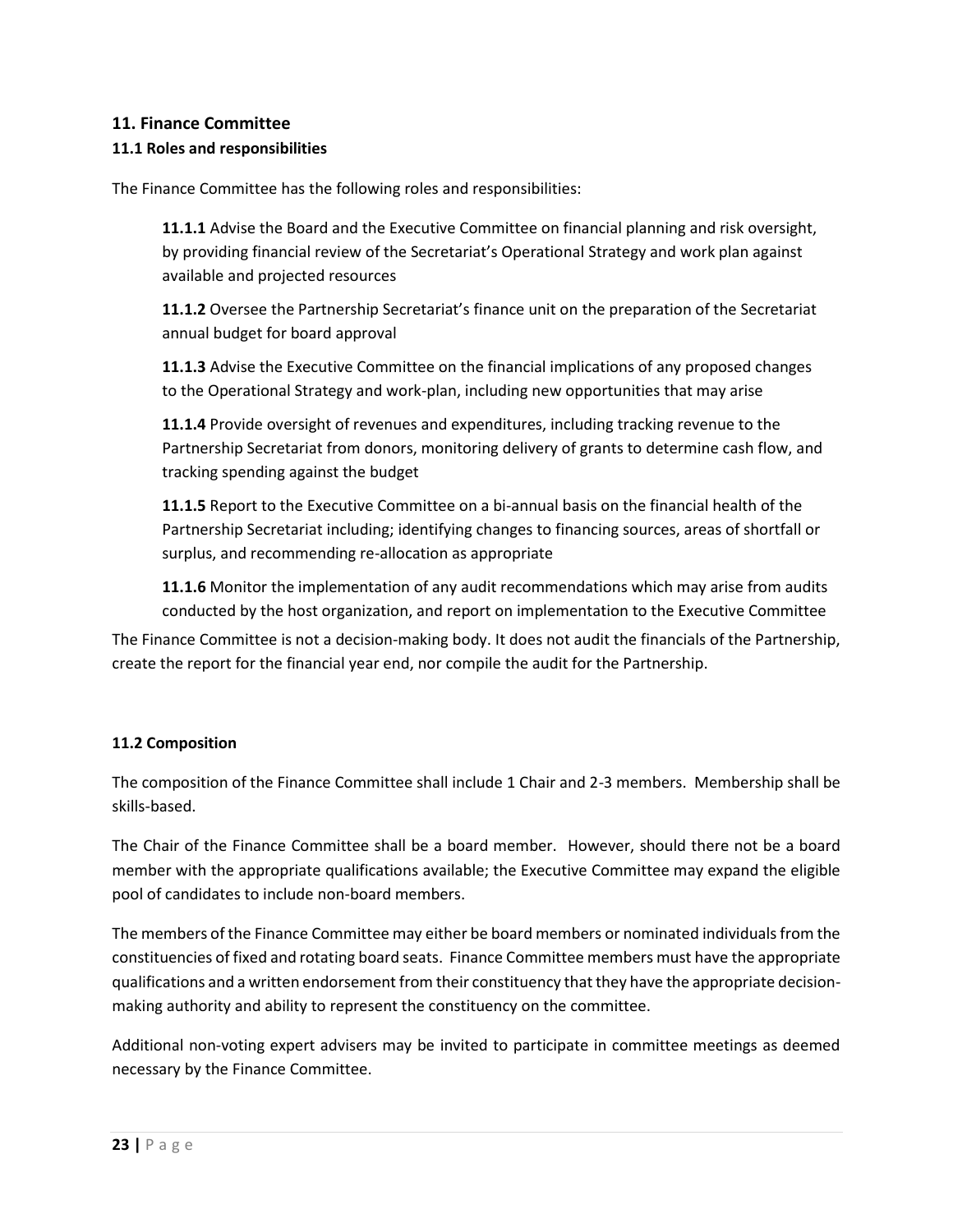#### **11.3 Selection Process**

Constituencies will nominate candidates for the Finance Committee to the Executive Committee, which will review and make a recommendation to the Board for approval.

# <span id="page-23-0"></span>**Roles of other bodies**

#### <span id="page-23-1"></span>**12. Secretariat**

#### **12.1 Roles and Responsibilities**

**12.1.1** The Stop TB Partnership operates through a Secretariat hosted by UNOPS in Geneva, Switzerland. The Secretariat's primary role is to facilitate the work of the Partnership through the implementation of the Board-approved Operational Strategy and other decisions. Additionally, the Secretariat will support the Board with the planning and organization of Board meeting logistics, agendas, and procedures.

#### **12.2 Executive Director**

The Executive Director is recruited by the host organization, with input from the Board through the Executive Committee. The Executive Director is accountable to the Board and the host organization and is responsible for the overall management of the Secretariat of the Stop TB Partnership. The Executive Secretary seeks guidance from the Stop TB Coordinating Board, its Executive Committee, and Partnership's Working Groups, as well as the World Health Assembly (WHA) and Executive Board (EB) resolutions. The Executive Director is responsible for the following:

- Direct production, implementation and monitoring, of a global strategic workplan for the Stop TB Partnership Secretariat, to accelerate action to control TB in support of the Stop TB Coordinating Board, the Stop TB Partners' Forum and the Stop TB Working Groups;
- Coordinate and catalyze partnership building, through mobilizing and engaging partner organizations involved in TB control and related activities;
- Direct the development of strategies, implementation, and evaluation of advocacy and communication, with emphasis on collaboration with the public and private sector, and civil society;
- Direct the development and management of the Global Drug Facility, ensuring access to quality TB drugs and new tools against TB;
- Direct and support the development of innovative initiatives to increase case detection, boost research and development, and address TB/HIV, drug-resistant TB, and other emerging TB challenges;
- Mobilize financial resources for TB control and TB Research;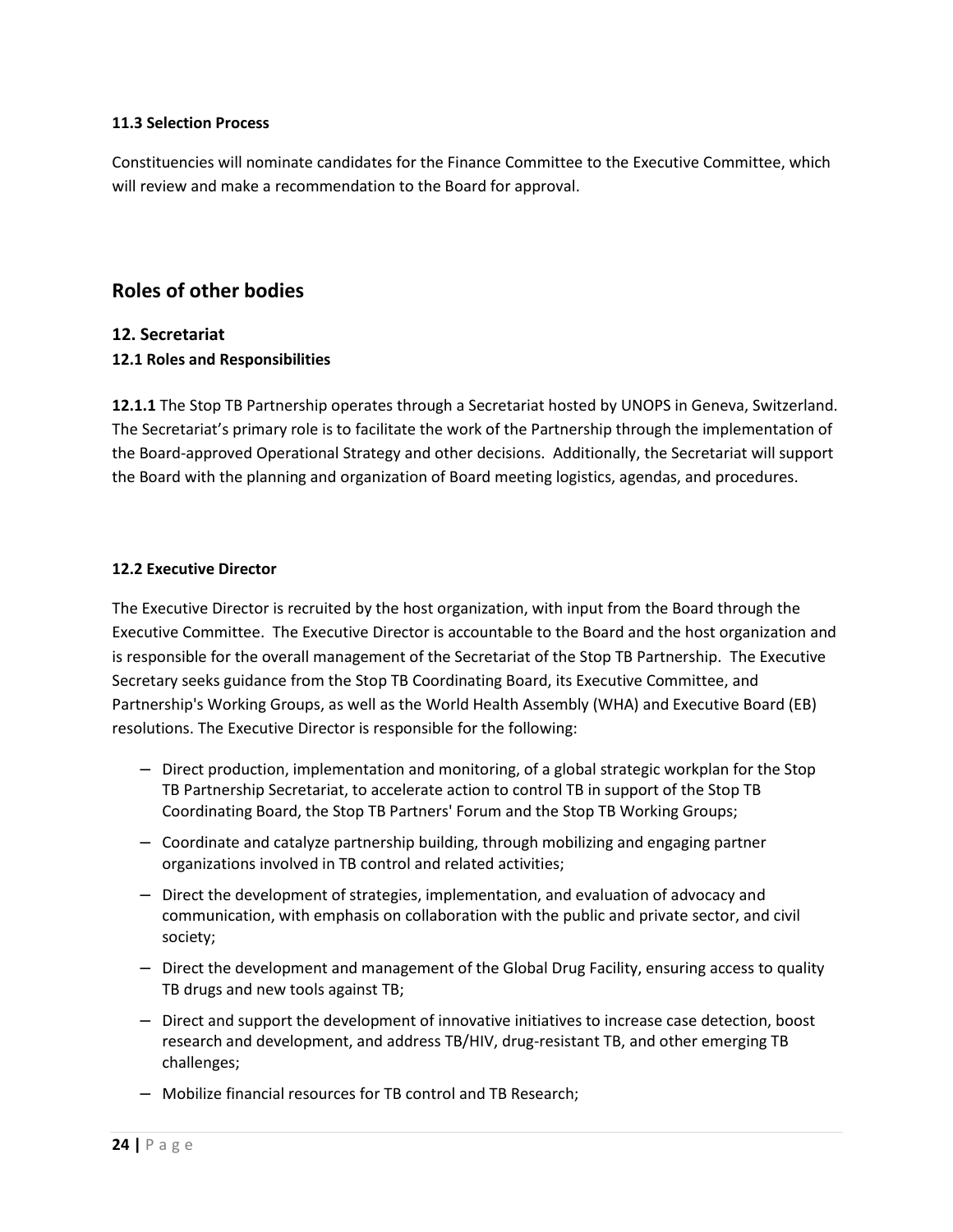– Development to finance the Global Plan to Stop TB in close collaboration with partners.

The Executive Director will attend all board meetings and Executive Committee meetings/calls and is responsible for the preparation and distribution of all materials required for each meeting/call and for such other duties or responsibilities assigned by the Board or Board Chair. The Executive Director's performance is reviewed bi-annually by the Executive Committee and is provided as an input into the host organization performance assessment process.

# <span id="page-24-0"></span>**13. Working Groups**

# **13.1 Role**

The Working Groups are collections of individuals from organizations with interest or expertise in a particular area of interest to the Stop TB Partnership. The Working Groups provide a platform for communication to inform and promote policies and guidelines in support of implementation of the Global Plan to Stop TB. Working Groups are broadly divided into Research Working Groups and Implementation Working Groups.

# **13.3 Creating or dissolving Working Groups**

The Board may establish additional Working Groups as it deems necessary to carry out the business of the Board. The Board will establish terms of reference for all new Working Groups and review Working Group terms of reference as appropriate.

If a Working Group is no longer fulfilling its terms of reference, there is a low rate of participation among members, the mandate of the Working Group has been completed, or if the Board no longer feels the mandate of the Working Group is relevant to Partnership goals, the Board may dissolve the Working Group.

# **13.4 Financing principles**

The following principles guide Working Group financing from the Partnership:

**13.4.1** Working Groups will be transparent in their reporting of funding for activities that are financed under the auspices of the Partnership; for example, by providing on an annual basis to the Finance Committee all funding from sources not channeled through the Partnership Secretariat

**13.4.2** The Executive Committee will set the criteria and priorities for how Partnership Secretariat resources will be allocated to Working Groups and communicate these criteria to the Working Groups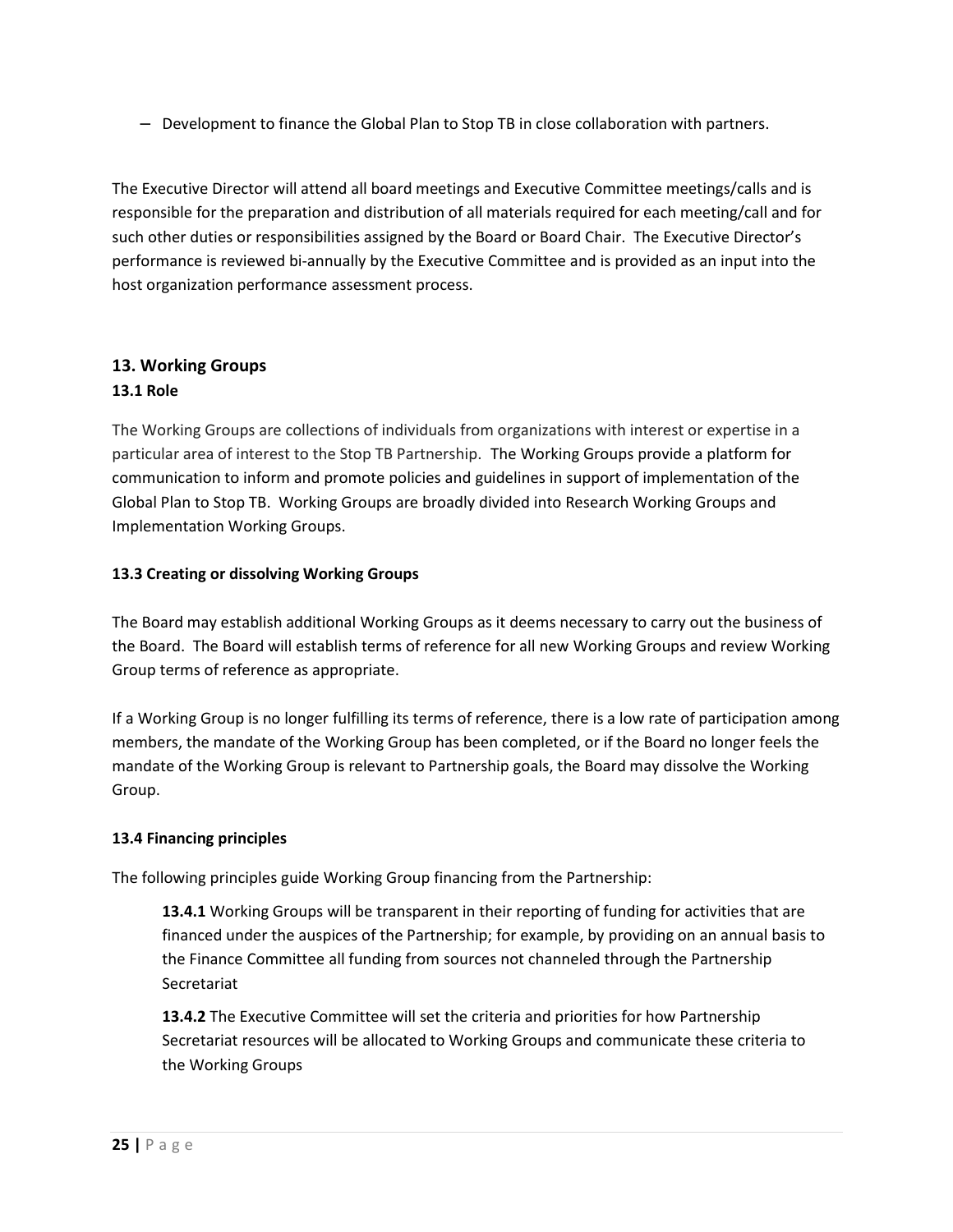**13.4.3** Once this criteria and priorities are set, Working Groups will submit work plan to the Partnership Secretariat for financing. The Secretariat will review and collate the information and provide to the Executive Committee to make a decision on financing as part of the Secretariat annual budget review process

**13.4.4** The Executive Committee is responsible and accountable for the decisions it makes related to Partnership Secretariat budget allocations for Working Groups

# <span id="page-25-0"></span>**14. Other groups**

**14.1** The Board may establish ad-hoc committees or task forces as it deems necessary to carry out the business of the Board. Only the Board, and not the Executive or Finance committees, has the ability to establish such groups. The Board will establish specific terms of reference for all committees or task forces, or may delegate this responsibility to the Executive Committee. Terms of reference for all committees and task forces must ensure that such groups are responsible for clearly defined deliverables and are time limited.

# <span id="page-25-1"></span>**Board meetings**

# <span id="page-25-2"></span>**15. Calling meetings 15.1 Regular meetings**

The Board will generally meet every nine months, but may adjust the frequency of meetings as necessary.

Location and timing of board meetings will normally be determined at the preceding meeting. When deciding on the location of meetings, due consideration will be given to ensuring that board members do not face difficulty in visiting the selected country, especially with regards to visa requirements and costs. The full costs of holding a Board meeting will also be considered in choosing its location.

Notice of the time and place of each regular meeting will be provided to board members at least forty days before the meeting.

# **15.2 Emergency meetings**

The Board Chair and Vice-Chair, acting in consultation with the Executive Committee, may call emergency board meetings to address extraordinary circumstances (e.g. major financial, legal, or ethical issues, loss of confidence in leadership.)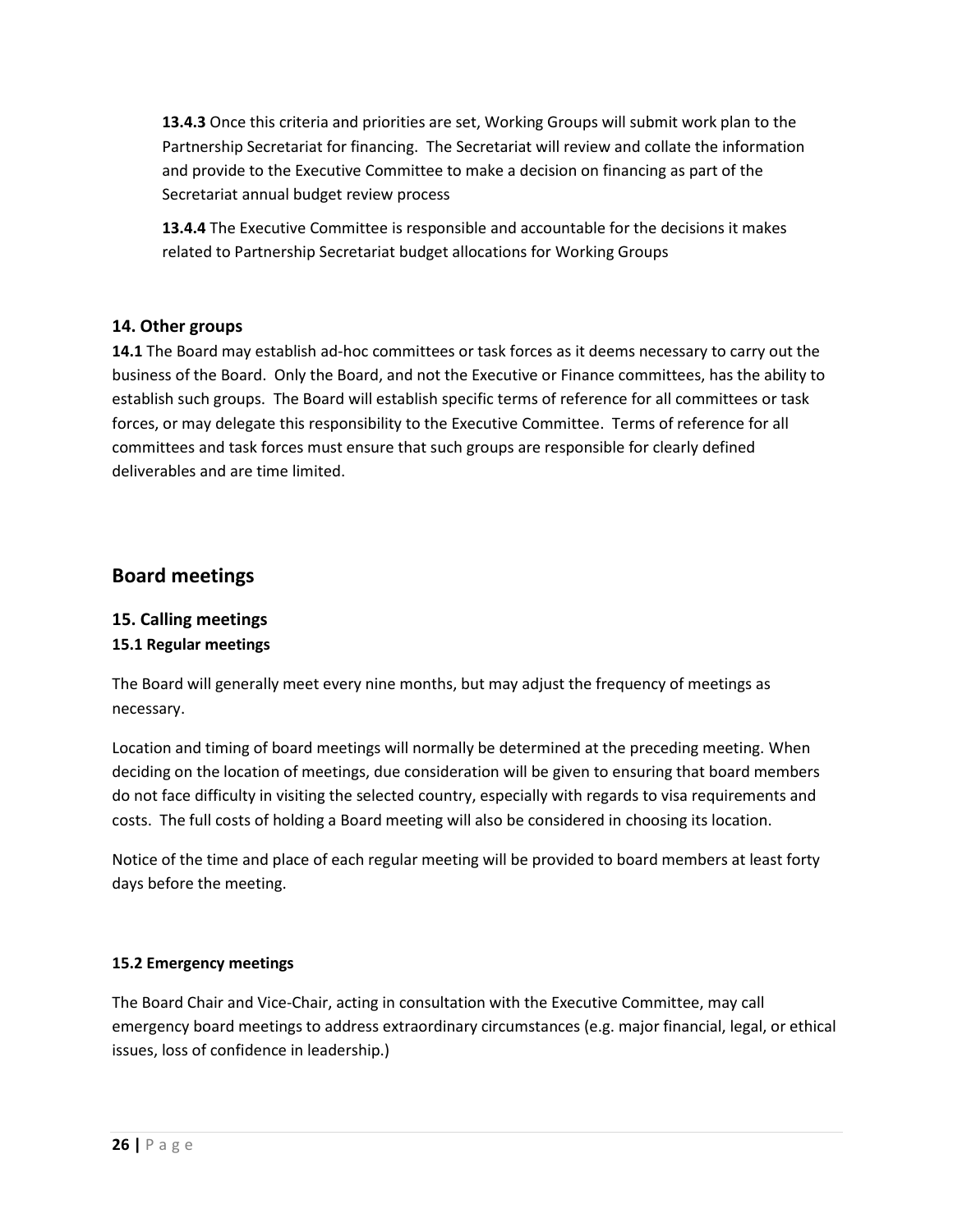#### **15.3 Communication**

Communication between board members and the Secretariat will normally be by email.

Unless otherwise requested, the Secretariat will send all necessary documentation related to Board business directly to the board member or their designated alternate (if applicable.) In addition, each board member may designate one additional communication focal point authorized to receive documentation. It is the responsibility of the board member, designated alternate, or communications focal point to make any further distribution of documents to members of their constituency.

Board members, alternates, and communication focal points should keep the Secretariat informed of changes to their business address, phone number, email address, and web site, as applicable.

# <span id="page-26-0"></span>**16. Preparation and documentation for Board meetings 16.1 Meeting agendas**

Near the end of each board meeting, the Board will discuss potential agenda items for the next meeting. Additionally, the Executive Committee and Secretariat will solicit input on what should be included in the next board meeting agenda several months in advance of the meeting. Based on this input, the Executive Committee will publish a proposed board meeting agenda twelve weeks before the board meeting to allow other board members to provide feedback or raise particular issues for consideration. Following a feedback period, the Executive Committee, in consultation with the Secretariat, will develop the board meeting agenda, which will be approved by the Board at the beginning of each meeting.

Agenda items for decision, discussion, and/or information will be clearly identified and prioritized. The Secretariat will prepare board agendas and supporting documentation—including synthesized options, recommendations, draft decisions and supporting rationale—and distribute them at least two weeks before the board meeting.

#### **16.2 Language of meeting materials**

Materials prepared by or for the Board, including agendas, reports, and decision points, will be in English.

#### **16.3 Cost of attending meetings**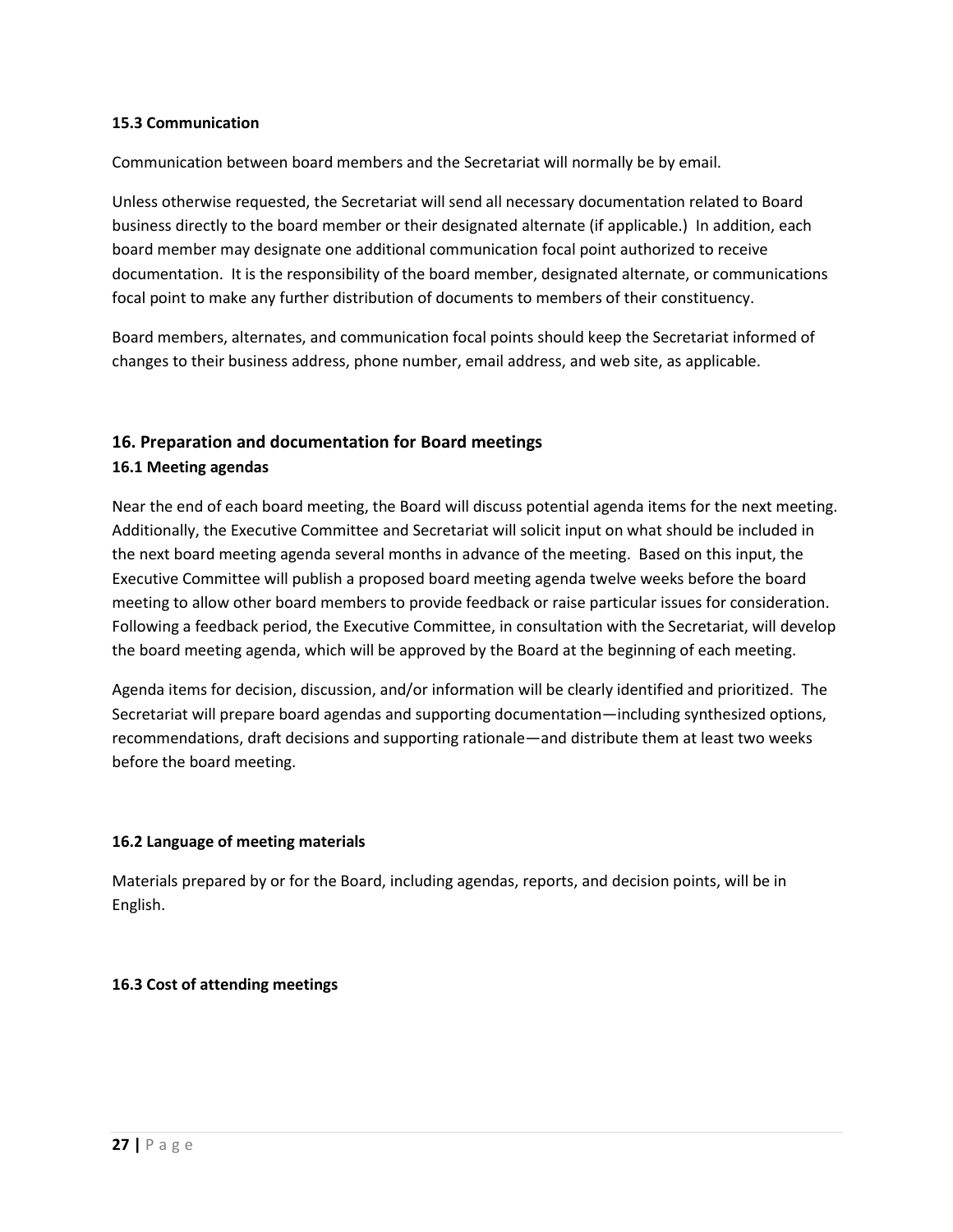If representatives from developing<sup>10</sup> countries and their ministerial advisors, the developing country non-governmental organization representative, the two communities representatives, or Working Group representatives from developing countries require financial assistance to attend a board meeting, they must submit a request in writing to the Partnership Secretariat no later than one month before the board meeting.

The Partnership will make all reasonable efforts, based upon the available budget, to meet the cost of attendance for these representatives to participate in the board meeting.

# <span id="page-27-0"></span>**17. Conduct of meetings 17.1 Conduct**

Meetings will be led by the Board Chair. The Vice-Chair may lead selected sessions when the Chair is not present or if requested by the Chair. The Board may conduct business only when a two thirds majority of board members is present.

# **17.2 Attendance**

All board members are required to attend board meetings. A board member is deemed to have resigned if he or she misses two consecutive meetings, with or without communication unless there are extenuating circumstances. When deemed resignations arise, it is the responsibility of the Vice-Chair to take a final decision on the resignation and notify the board member in writing.

If a board member is unable to attend, he or she may request, in writing, to designate an alternate to serve in his or her place. Written requests to designate alternates must be submitted to the Partnership Secretariat and Vice-Chair at least two weeks before the board meeting. Board members may only request to designate an alternate once. If a board member requires an alternate for more than one board meeting, the Executive Committee will direct their constituency or organization to replace them.

Alternate board members for fixed seats may be selected by their organizations in any manner they choose. Alternate board members for rotating constituency seats must be able to demonstrate that they have the endorsement of their constituency (e.g., by providing minutes of a constituency teleconference where the selection of an alternate was discussed).

The Board Chair or Vice-Chair, in consultation with the Secretariat, will determine whether or not to grant the request based on his or her assessment of the proposed alternate's ability to represent the constituency and contribute to the board meeting.

 $\overline{\phantom{a}}$ 

<sup>10</sup> Countries defined by the IMF as "emerging/developing economies" in the IMF *World Economic Outlook*, April 2012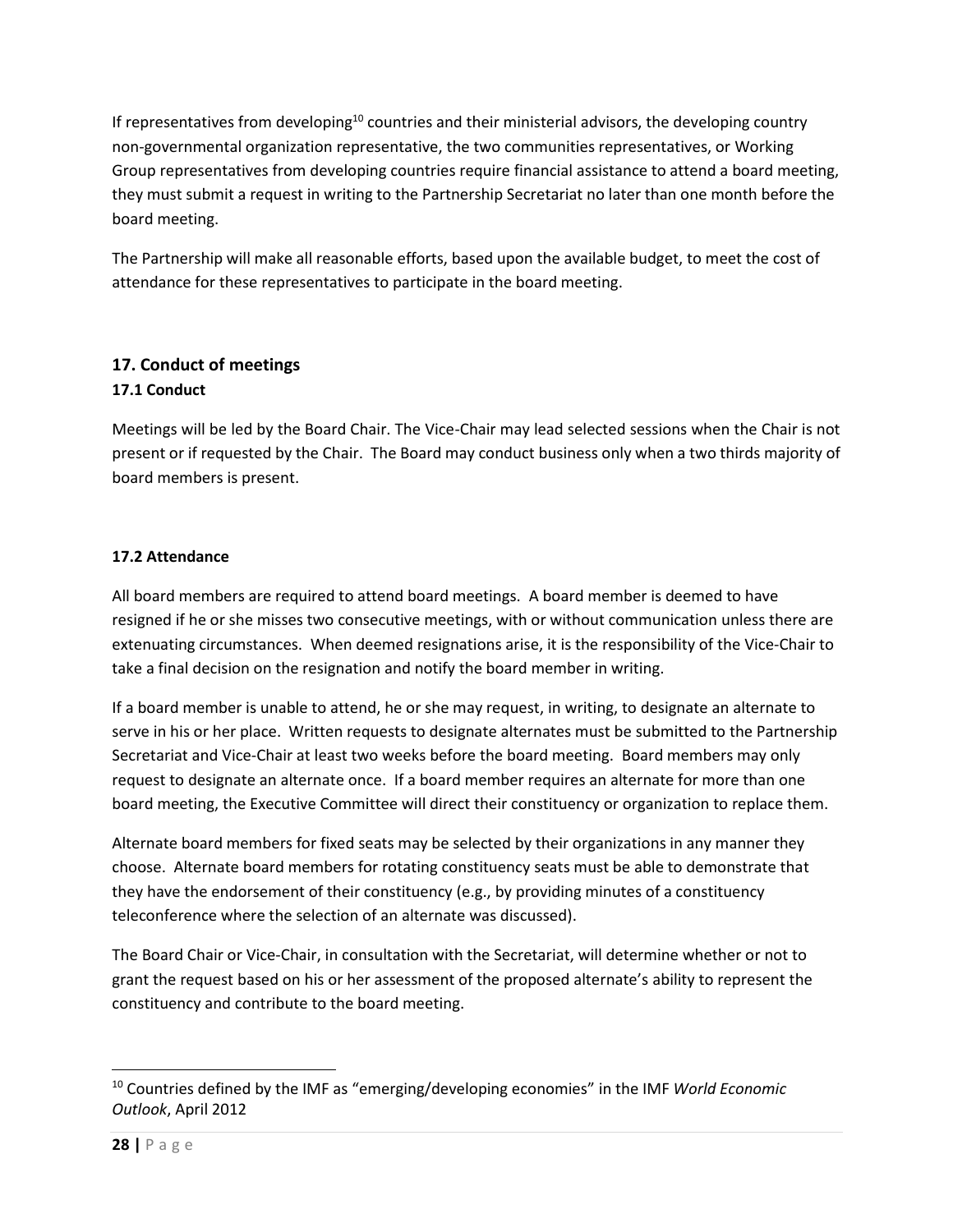If the request to designate an alternate is granted, then the alternate member will have the same rights, privileges, and responsibilities as the board member. Alternate members should also be able to perform the same roles and functions as the board member.

#### **17.3 Additional delegates, advisors, observers, or guests**

Up to two other delegates, advisors, or observers may accompany each member of the Board. Such persons may participate in board meetings only when their board member asks that they do so on his or her behalf. However, only the board member has voting rights. Only one individual from a delegation, including the board member or alternate, may speak for each agenda item. If an individual or organization wishes to attend a board meeting as an observer, they must submit a written request to the Board Chair and Vice-Chair through the Secretariat at least four weeks before the board meeting. The Vice-Chair, in consultation with the Executive Committee, will decide whether or not to grant such a request. Observers do not have speaking or voting rights at the meeting unless invited to speak by the Board Chair or Vice-Chair, whoever is leading the session.

The Board Chair and/or Vice-Chair may invite guests to board meetings as he or she deems appropriate.

#### **17.4 Closed sessions**

At its discretion, the Board may conduct its business in a closed session where only the Board Chair, Vice-Chair, voting board members, or their designated representatives are present. These sessions must be convened by the Board Chair and Vice-Chair. Should a board member wish to request a closed session, they must do so in writing to the Board Chair and Vice-Chair who will discuss the content nature of the request and determine whether a closed session of the board is appropriate.

If the Board decides to take minutes during closed sessions, they will determine the extent to which the minutes are confidential. The outcome of deliberations during closed sessions may be made public if the Board Chair and Vice-Chair deems it appropriate.

#### **17.5 Transparency**

<span id="page-28-0"></span>Board decisions and related documentation will be made public via the Partnership's website within two weeks after the board meeting.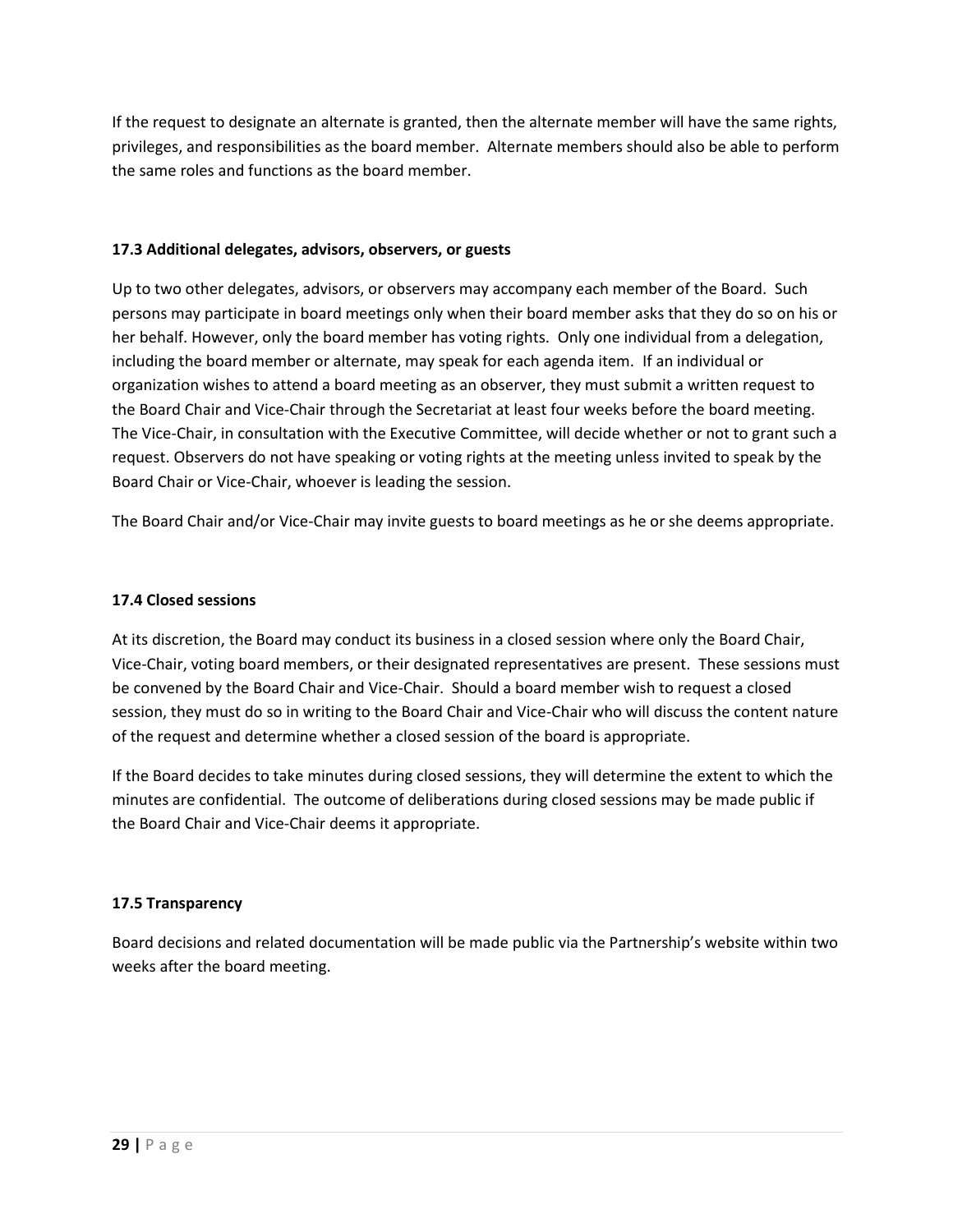# **18. Board decision-making procedures**

# **18.1 Advance preparation of decisions for board meetings**

As a general principle, decisions will be prepared in advance by the Executive Committee and included in the meeting documentation distributed to board members at least one week prior to the board meeting.

### **18.2 Procedure for amending decision points**

If a constituency wishes to submit an amendment to a decision point proposed by the Executive Committee, they must notify the Board Vice-Chair and the Secretariat Governance Focal Point at least one week before the board meeting. Any amendments submitted less than one week before the board meeting will be considered on a case-by-case basis by the Board Chair and Vice-Chair.

The Vice-Chair will exercise his or her best judgment to determine if the proposed amendment is consistent with the intention of the Executive Committee. The Vice-Chair may consult with other members of the Executive Committee in reaching his or her decision. The Vice-Chair will notify the constituency making the proposal of the decision on the amendment as soon as possible.

If the Vice-Chair determines that the proposed amendment is consistent with the intent of the Executive Committee, the Vice-Chair may accept the proposed amendment. The Vice-Chair will highlight accepted amendments during the Board's deliberations on the decision point and copies of the proposed amendments will be made available to all board members.

If, in the judgment of the Vice-Chair, the proposed amendment is not consistent with the intention of the Executive Committee, the constituency's board member may introduce the proposed amendment during the relevant discussion at the board meeting. The constituency should notify the Vice-Chair and Secretariat that they plan to introduce the amendment at the relevant board session.

The proposed amendment will be open for discussion and board members will be asked to vote on the acceptance of the amendment before voting on the decision point.

#### **18.3 New decision points**

A board member that wishes to introduce a decision point that is not on the agenda must notify the Vice-Chair and Secretariat Governance Focal Point at least one week before the board meeting. New decision points submitted less than one week before the board meeting will be considered on a case-bycase basis by the Board Chair and Vice-Chair. The notice should be submitted as a typed draft of the decision point indicating which constituency intends to propose it and a preference for when it will be introduced.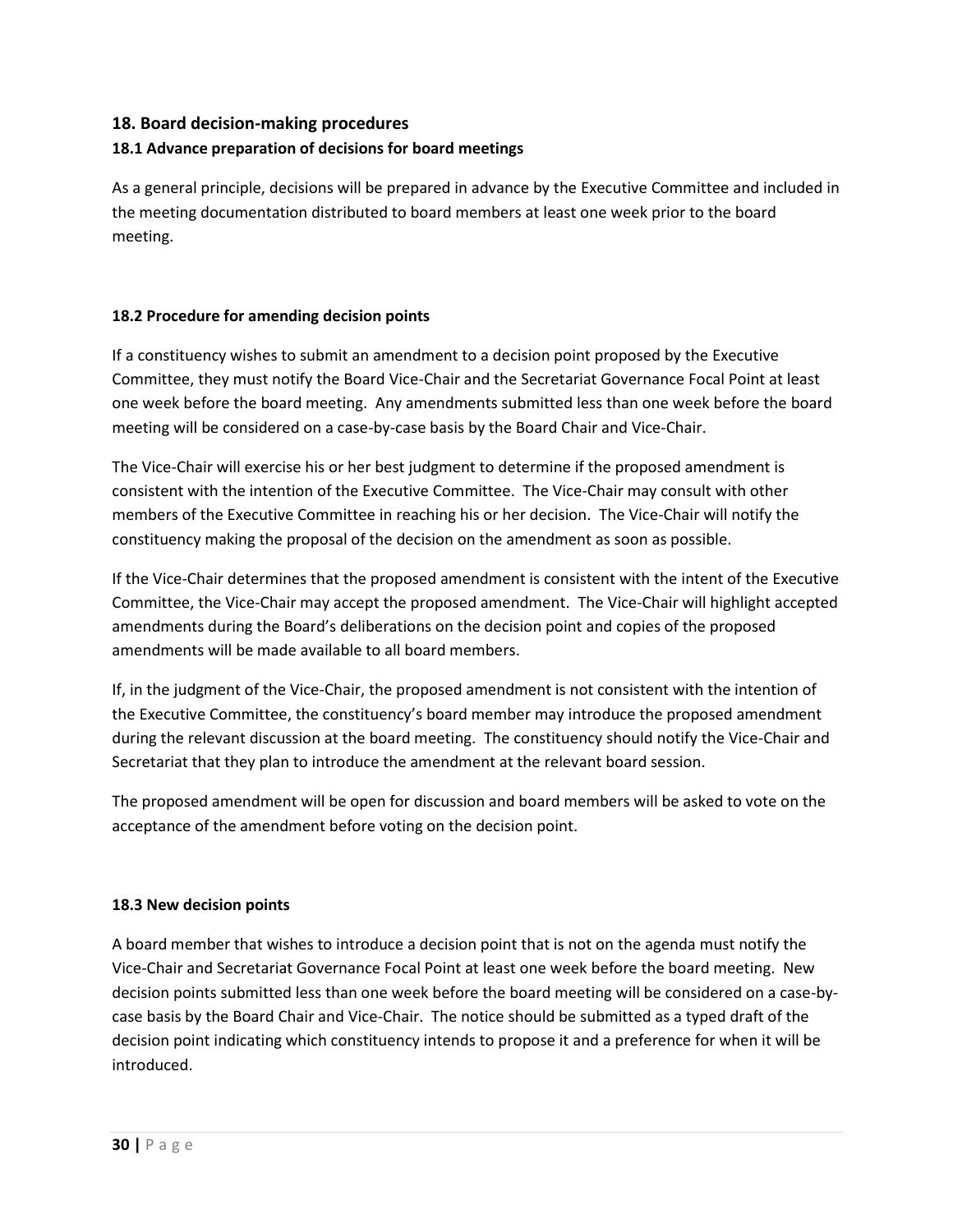The Vice-Chair will decide on the admissibility of the proposed decision point based on the time available to discuss it and the relevance of the decision point to the rest of the meeting agenda. If it is deemed admissible, the proposed decision point will be circulated to all board members for review. The Board Chair will invite the constituency proposing the decision point to introduce it at a time deemed appropriate by the Board Chair. No new decision points will be considered immediately upon introduction. All new decision points must be circulated to all board members before being considered by the Board.

#### **18.4 Decision-making process**

The Board will make a reasonable effort to reach all decisions by consensus such that:

**18.4.1** If the Board Chair believes there is a clear consensus, the Chair will restate the decision point and declare that the Board has reached consensus and a decision has been made;

**18.4.2** The Board Chair may call for an informal polling (e.g. through a show of hands) to test the status of a debated issue. An informal polling is not a formal vote, but serves as a gauge for how far the Board is from consensus;

**18.4.3** The Board Chair will try to achieve a consensus by encouraging amendments that meet the concerns of both sides of the debate. The Board Chair may also consider the formation of smaller committees of interested board members or their designees to negotiate language or proposals to present to the Board and reach a consensus on a decision point; and

**18.4.4** If all practical efforts by the Board and the Board Chair have not led to consensus, any member of the Board with voting privileges may call for a vote. In order to pass, motions require a simple majority of the voting members present.

Each board member will have one vote, with the exception of the Board Chair, Vice-Chair, and UNITAID representative, who have no voting rights. Where conflicts of interest arise, each member should voluntarily disclose this conflict and recuse him or herself from the related decision-making process.

#### **18.5 Conflict of interest policies**

Conflict of interest means that the individual or his/her partner ("partner" includes a spouse or other person with whom s/he has a similar close personal relationship), or the organization with which the board member has an employment relationship, has a financial or other interest that could unduly influence the board member's position with respect to the subject-matter being considered. An apparent conflict of interest exists when an interest would not necessarily influence the individual but could result in the individual's objectivity being questioned by others. Conflicts can create the